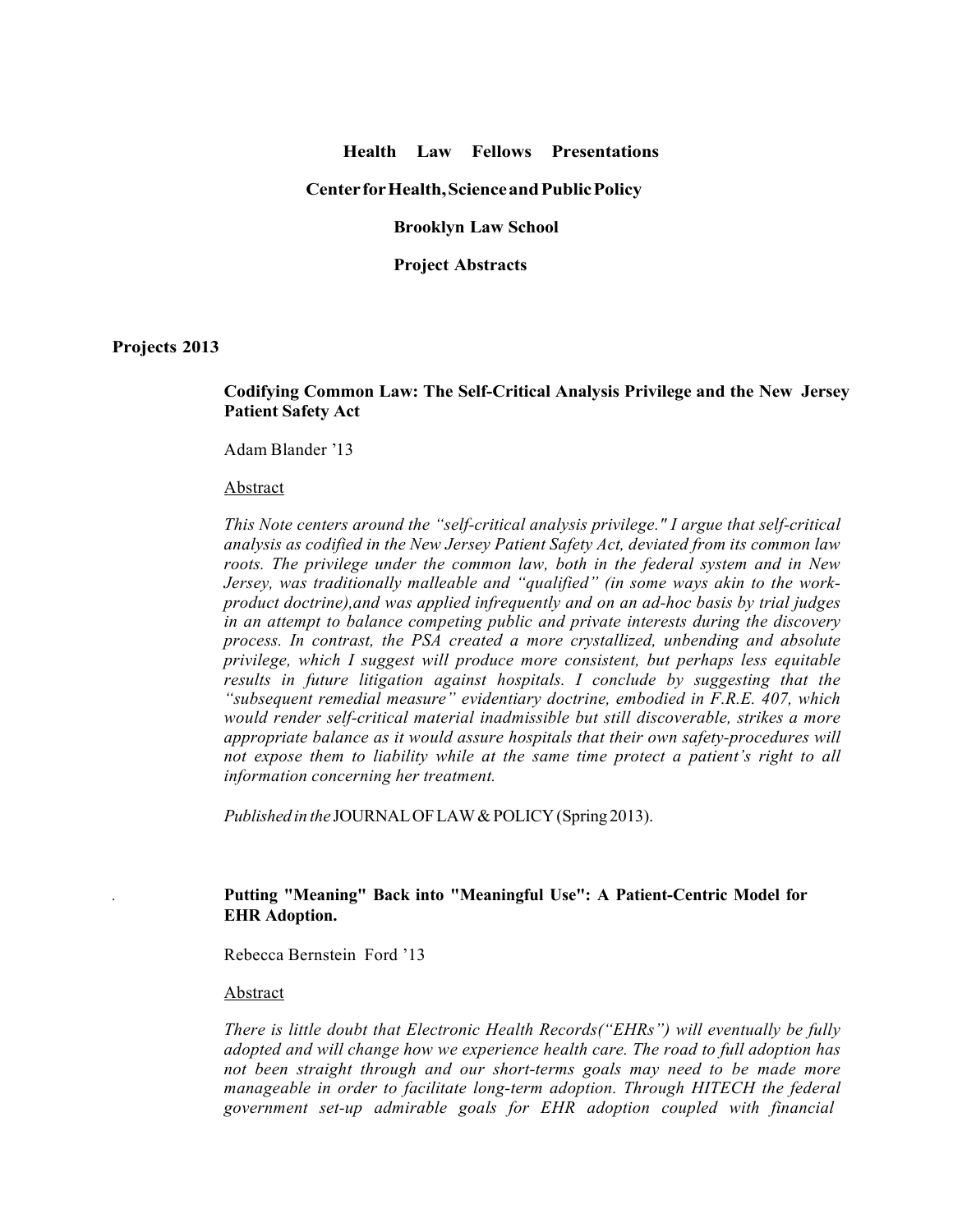*incentives, but the "meaningful use" metrics designed to measure success are daunting and stand in the way of adoption for many providers.*

*I argue that "meaningful use" should be redefined to focus on "meaningful patient use" since the base goal of our healthcare system is to help each individual patient meet their needs. By focusing on meaningful patient use we will be able to improve the quality of healthcare provided to each patient and lower risk for doctors and hospitals. The more informed a patient is, the more likely they will act as their own advocate and seek the best care possible.*

### **Inadequacy of TRIPS & the Compulsory License: Why Broad Compulsory Licensing is Not a Viable Solution to the Access to Medicine Problem**

#### DinaHalajian '13

#### Abstract

.

*This Note aims to determine whether the Trade-Related Aspects of Intellectual Property Agreement (TRIPS) has been an effective tool to balance pharmaceutical patent rights with access to essential medicines in developing countries. The Note focuses primarily on Article 30 and 31 of TRIPS, namely compulsory licenses of patented medications during a public health emergency. The Note identifies and analyzes deficiencies in and obstacles to TRIPS. The Note also contains a discussion on the current shift in focus from infectious disease compulsory licensing to chronic disease compulsory licensing.*

*Published in* THE BROOKLYN JOURNAL OF INTERNATIONAL LAW (SPRING 2013).

### **Protecting the Patient: Private Rights of Action Under the Federal Nursing Home Amendments**

Alana Heumann '13

#### Abstract

*This paper discusses whether patients in nursing facilities should be allowed to sue their nursing homes for violating standard of care benchmarks. The paper focuses on cases, one from the Third Circuit and a few others from various district courts, which take opposing views on this issue. The main dividing line centers around whether the amendments themselves give patients the power to sue under federal statute 42 U.S.C. § 1983, which imposes liability against those acting under state statutes that have violated a citizen's federal rights. The paper concludes by suggesting that patients should in fact have the right to sue if they are not receiving proper levels of care in these facilities, and that this view comports with sound public policy.*

*Submitted to the* Epstein Becker Green 15th Annual Health Law Writing Competition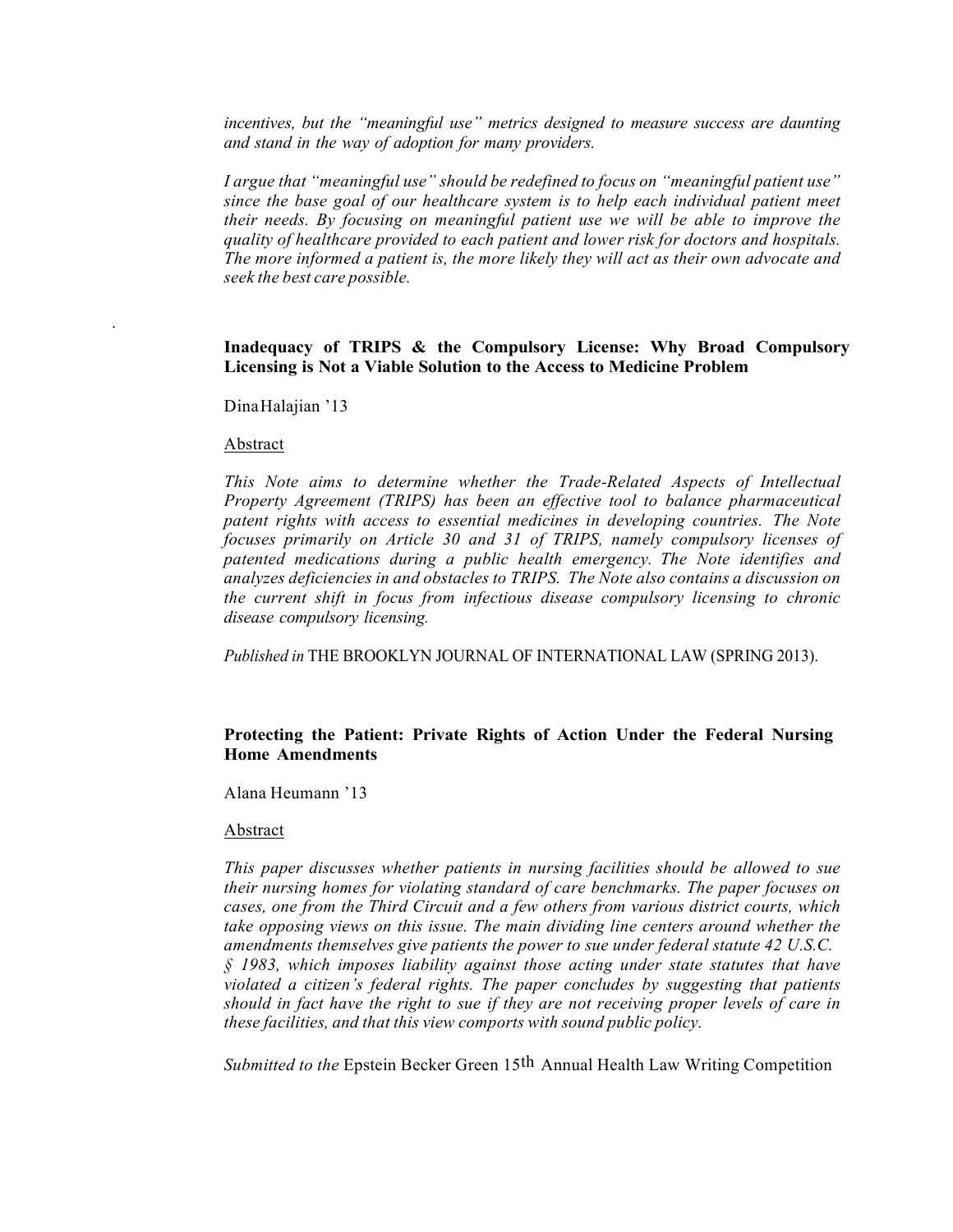*After graduation Alana was a law clerk forthe US Bankruptcy Court and is currently an Associate atKramerLevinNaftalis& FrankelLLP.*

# **Shaping Patent Law Through the Biotechnological and Pharmaceutical Research Process**

Anand H. Patel '13

#### Abstract

*The basis of the American patent system is found in Article I, Section 8 of the U.S. Constitution, which empowers Congress to "promote the Progress of Science and the useful Arts, by securing for limited Times to…Inventors the exclusive Right to their respective…discoveries." Since the enactment of the first patent statute by Congress in 1790, the patent system has seen a number of changes to keep up with changes and advances in technologies. This paper explores the extent at which the biotechnology and pharmaceutical industries have shaped patent law in modern times.*

*The biotechnology and pharmaceutical industries are often seen as a product of the patent system. The patent system can encourage investment in an industry that requires an enormous amount of capital and possesses a high risk. As one of the driving forces of the U.S. economy, U.S. patent law has not only shaped the industry to allow the U.S. biotechnological and pharmaceutical industries to become world leaders, but the industries have also shaped the law. Technology and the development process have changed dramatically since the founding of the U.S. patent system. In order to continue the original policy goals of the patent system – to encourage innovation for the benefit of society – the law must be aware of the research processes for new technologies so it may adapt to better accomplish those goals. Awareness of the research process will allow courts to better understand the implications of the law on existing technologies as well asfuture technologies.*

*This research project explores the U.S. Court system's awareness of the biotechnological and pharmaceutical research process and how this awareness has shaped the current patent system. Specifically, long standing patent tests for utility, non-obviousness and patentable subject matter have recently been scrutinized by courts that have become increasingly aware of these tests' effects on innovative and complex biotechnological research.*

#### **Projects 2014**

**The Supreme Court Breaks its Silence in** *US Airways, Inc. v. McCutchen***: ERISA Plan Terms Prevail but is it "Equitable"?**

Jenny Chung '14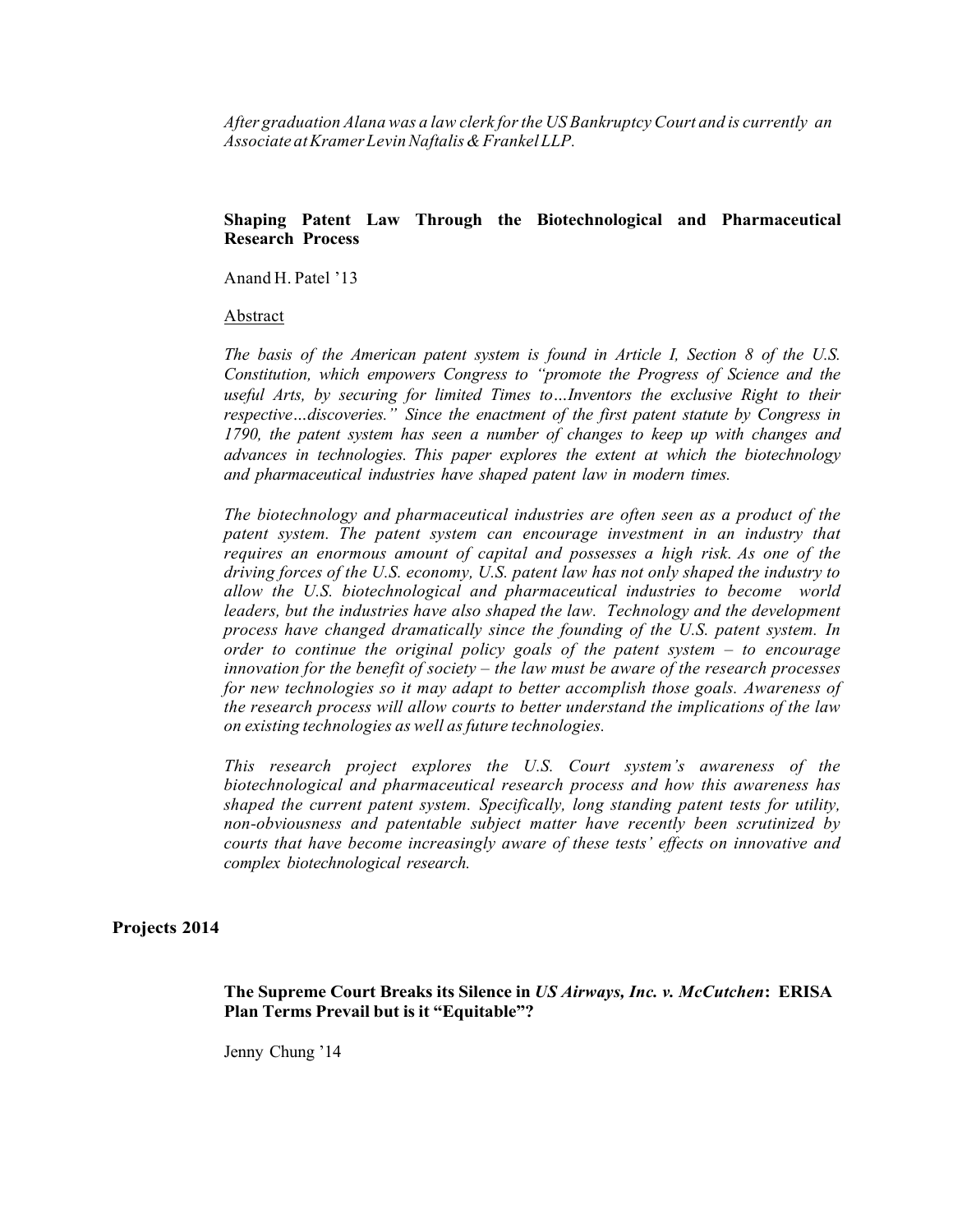#### Abstract:

*This paper discusses the question of whether the equitable enforcement provision of ERISA Section 502(a)(3), which entitles plan administrators to seek reimbursement from a beneficiary on theories of equitable relief in certain scenarios, can also be used by beneficiaries to limit or prevent reimbursement. A majority of circuits favored the explicit terms of the plan and prohibited equitable defenses that would prevent reimbursement under the terms of the plan. On the other hand, a minority of circuits, including the United States Court of Appeals for the Third Circuit in U.S. Airways, allowed beneficiaries to raise equitable defenses in such circumstances. The United States Supreme Court's opinion sides with the majority view, clarifying that the importance of giving consistent effect to plan language, provided that the plan language is clear, generally trumpsthe role of equity in resolving actions under Section 502(a)(3) even ifresulting in a seemingly unfairresult forthe beneficiary who has been harmed.*

*The paper agrees with the Supreme Court'sin its applying the common fund doctrine to determine attorney's fees when a plan's terms is unclear. However, in order to avoid future confusion among the courts regarding ERISA subrogation claims, the paper concludes with recommendations for legislative enactments similar to the Medicare subrogation statute.*

## **Outside of the Box: The Broader Public Health and Safety Costs Created by the Overuse of Solitary Confinement in New York Prisons**

Melissa Lee '14

#### Abstract:

*Through the lens of community health, this paper questions the overuse of solitary confinement practices and its most damaging aspects. Like prior studies examining the spread of infectious diseases among the prison populations and, consequently, the communities to which the inmates return, this paper seeks to raise awareness around the fact that our prisons do not operate in isolation, separate from our communities. Instead, the effects of what transpires within prison-life can have negative health impacts within the broader community. Here, where solitary confinement conditions have proven to have severe and lasting psychological effects, where nearly 2,000 inmates are released back into the community directly from "the Box" each yearin New York alone, and where little to no mental health treatment and preparation for reentry is provided to these inmates,New York'ssolitary practices put our communities' health and safety at risk. This paper is still a work in progress, but intends to make a number of proposals on ways to curb the health impacts of solitary confinement on the community. Ultimately, however, the paper questions whether the cost to the community outweighsthe perceived usefulness of currentsolitary confinement policies within our prisons.*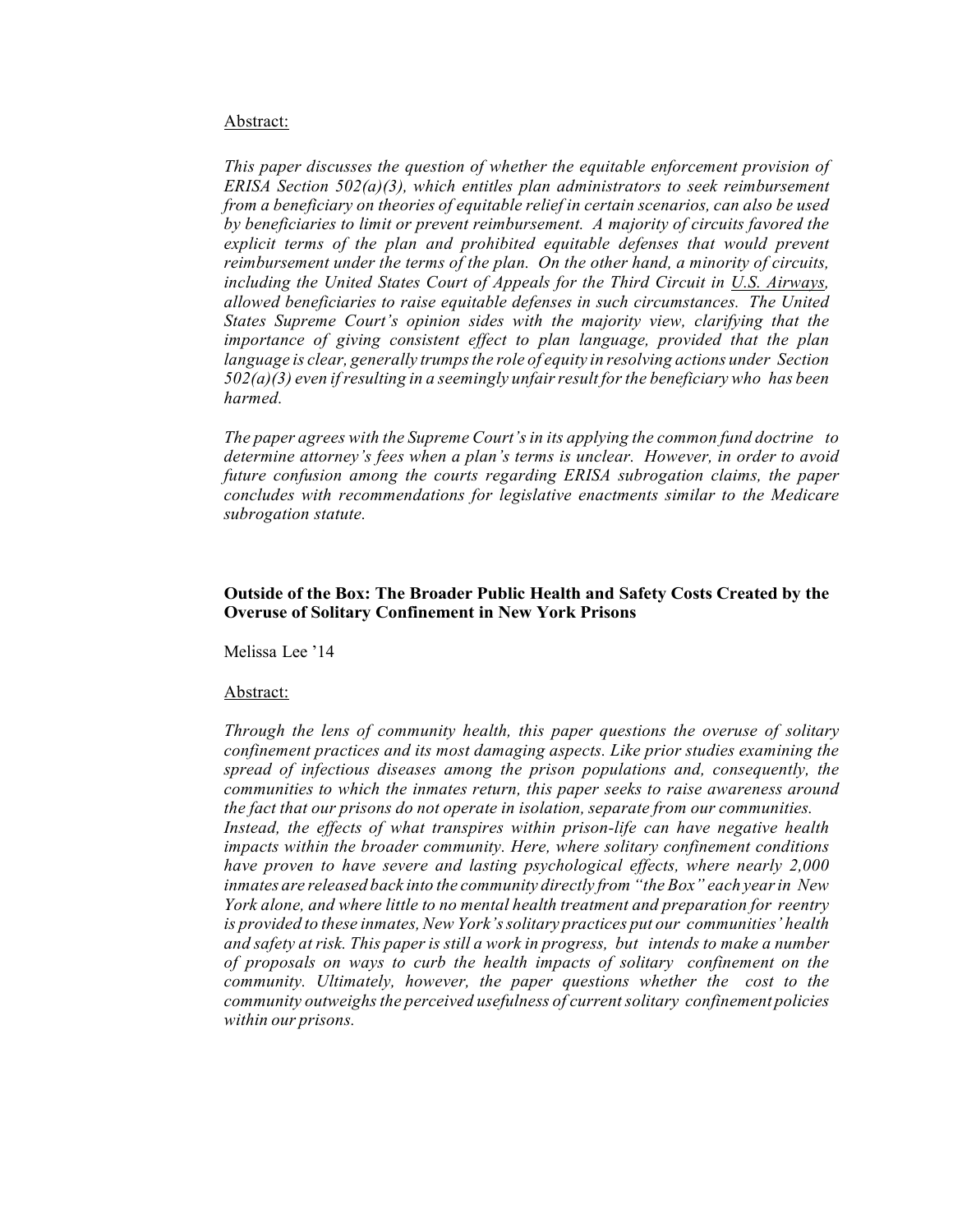## **Between a Rock and a Hard Place; Federal Antitrust Guidance for Accountable Care Organizations**

VeronicaJackson '14

#### Abstract:

*This Note discusses the antitrust implications of Accountable Care Organizations (ACOs). One aspect of the Affordable Care Act aimed at combating rising health care costsis the incentivizing of ACOsthrough the Medicare Shared Savings Program. ACOs are "groups of providers of services and suppliers meeting criteria specified by the Secretary may work together to manage and coordinate care for Medicare fee-forservice beneficiaries through an [ACO]." There are potential advantages to integrating ACOs into the U.S. health care system, but there are also numerous financial and legal barriers to be faced by these new organizations. Federal antitrust laws that seem to directly contradict the structure of an ACO, pose real threats to the existence of these organizations. To solve this problem, federal agencies,such asthe Department of Justice (DOJ)andtheFederalTradeCommission(FTC),havereleasedACOantitrust guidelines that allow some flexibility for ACOsthat fall within an antitrust "safety zone." However, it could be difficult and burdensome for ACOs to remain in the safety zone, and falling outside that zone could lead to substantial financial and legal implications for participating physicians. This Note will discuss both the advantages and the legal and financial dangers that have been created for participating ACOs, and will propose that for physician-based ACOsto succeed and make an impact in our health care system, the FTC and DOJ need to either simplify and impose less complicated numerical oversight on ACOs, or discontinue their incentivizing and encouraging of physicians to create ACOs.*

## **Disparate Treatment? Supported Decision-Making, Managed Long-Term Care, and the Looming Caregiver Crisis**

Peter Travitsky '14

#### Abstract:

*A growing and compelling academic discourse favors a shift from a best-interests model of guardianship to a supported decision-making model. The hope is to protect those who lack full capacity to make their own decisions, and who often lack involved family caregivers, while affirming their rights as citizens in the wake of an elder population boom. Current policymaking, however, is focused on cost-cutting, prompting states to move toward managed, coordinated-care models of service delivery. Although projections warn that the ratio of caregivers to care recipients will shrink significantly in the coming 30 years, little attention is being given to the imperative of helping seniors thrive in their communities amid the shift to managed care. Right here in New York, many of those who qualify for both Medicare and Medicaid and who require long term care are now mandated to enroll in Medicaid managed long term care plans (MLTCs). This project explores the modern-day role of nursing homes for this population, and highlights key points at which a senior citizen engages with institutional providers. People who lack caregivers in old age are often*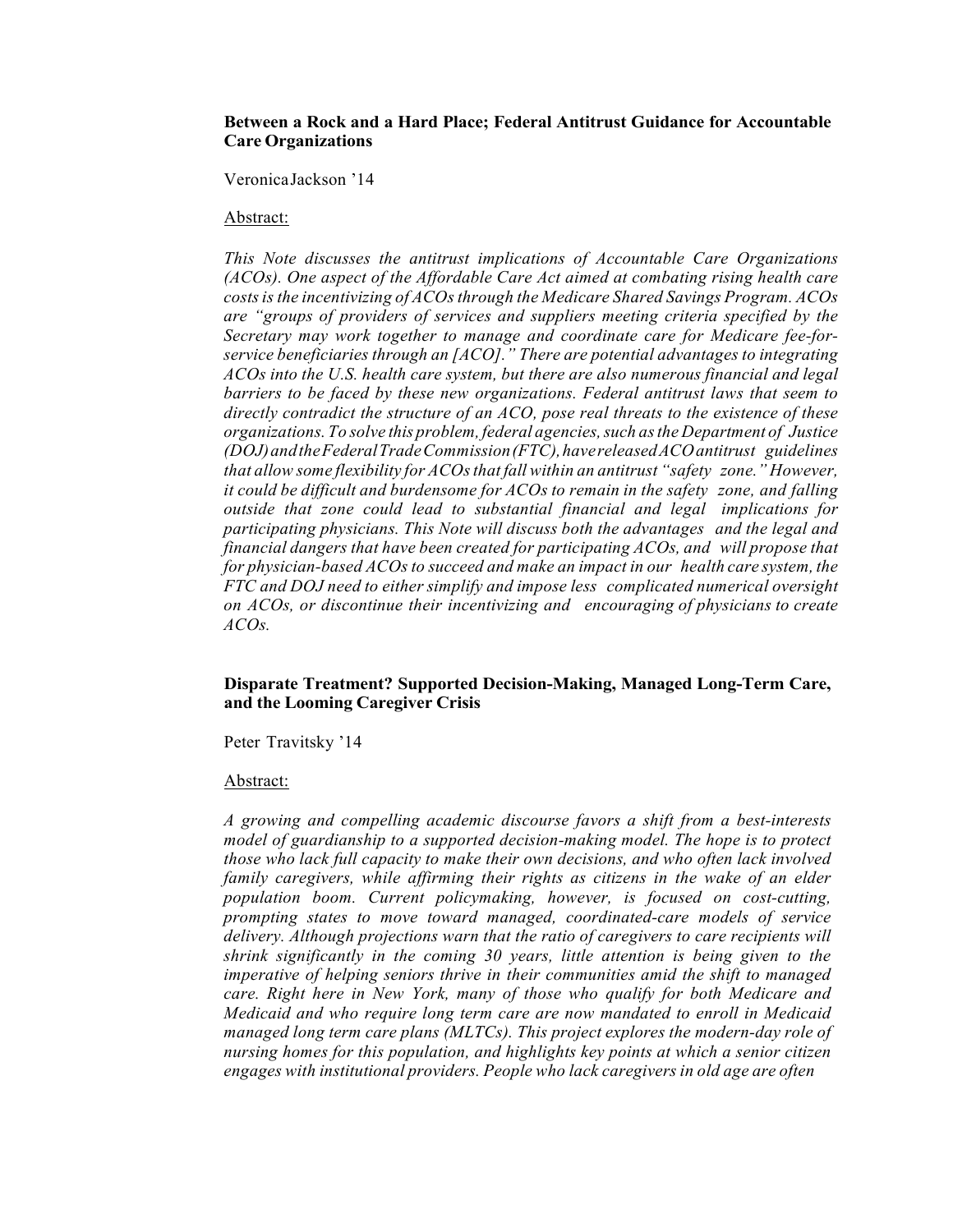*at a representational disadvantage in care-planning, and, as a result, risk unnecessary institutional placement. The project concludes that the goals of managed care providers and advocates of supported decision-making are not incompatible, and have potential to generate savings for managed care organizations while supporting an aging population that has fewer caregivers.*

# **Bloomberg's Thirst Left Unquenched: Understanding the Unconstitutionality oftheNYCSodaBan**

RebeccaVainer'14

#### Abstract

*Americans consume 200-300 more calories daily than they did 30 years ago. The single largest increase can be attributed to sugary drinks. In response to this figure and data from other studies, former New York City Mayor Michael Bloomberg proposed a regulation to the New York City Board of Health, that would prohibit the sale of soda and sugary drinks greater than 16 ouncesin street carts, movie theaters,stadiums, and restaurants. This paper examines the New York County Supreme Court's decision in New York Statewide Coalition of Hispanic Chambers of Commerce v. New York City Department of Health and MentalHygiene,which suspended the Sugary Drinks Portion Cap Rule (Soda Ban) on March 11, 2013. This paper concludes by exploring how the Soda Ban, despite itsjudicialsuspension, could represent a stepping-stone in combating the obesity epidemic.*

# **Increasing Public Health Engagement in Adopting Health Information Technology**

Lara Glass '14

#### Abstract:

*The field of Health Information Technology (Health IT) is going through a stage of significant change and rapid growth. Norms established now are likely to shape the future of not only healthcare, but also public health. The way health information is gathered, stored, and categorized could have a significant impact on the data that are available for public health professionals to analyze. Despite this, the public health profession has been significantly underrepresented in the discussions that inform federalHealth ITpolicies.*

*This project explores potential strategies for increasing public health engagement in processes that lead to adopting Health IT. Two main obstacles standing in the way of public health involvement are a lack of public health funding and limited awareness in the public health community. To address the financial barriers concerns, the American Recovery and Reinvestment Act offers a possible funding source for public health to invest in Health IT infrastructure development. When considering awareness, it is*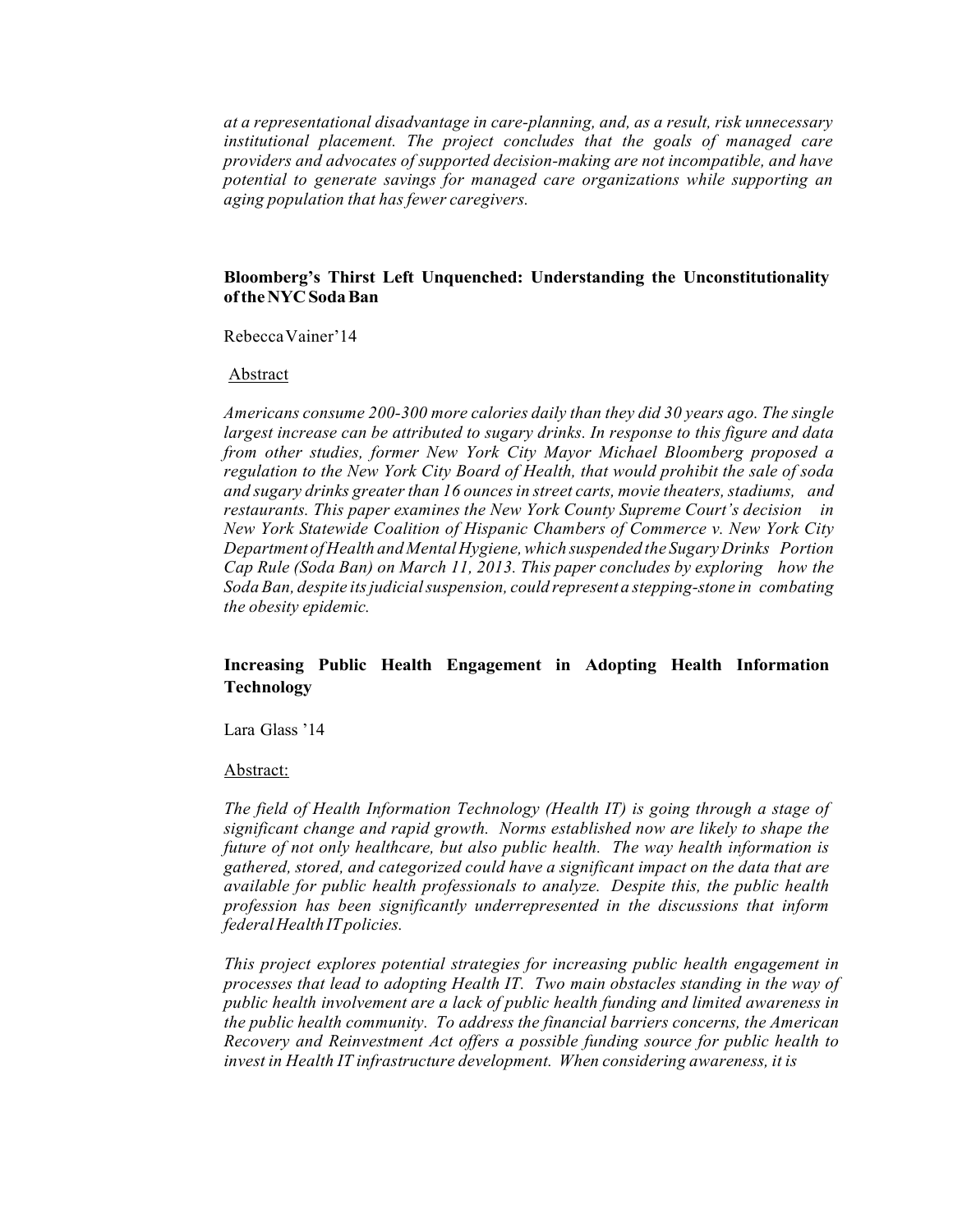*important to note that the US Department of Health and Human Services has created the Office of the National Coordinator for Health Information Technology (ONC) to coordinate Health IT work at the federal level. Professional communities of practice already developed by ONC could be leveraged to increase awareness among the target public health professionals. Through collaboration with ONC, this project involved creating appropriate materials for such an awareness-raising effort. One of the initial results of that ONC collaboration will be seen next month in a presentation at an upcoming national public health conference.*

# **Projects 2015**

# **Right to Refuse: A Corporation's Right to Exercise Religious Freedom under the Patient Protection and Affordable Care Act**

KathleenD.Reilly '15

### Abstract:

*This project addresses how the First Amendment's free exercise provision applies to corporations with regard to the Patient Protection and Affordable Care Act's birth control mandate. Religious organizations, houses of worship, schools, and nonprofit organizations have the ability to be exempted, but for-profit corporations are in a more difficult position. When analyzing application of the birth control mandate, courts need to determine if an objecting corporation's free exercise right has been violated. The key is a corporation's standing to argue that its First Amendment right has been violated, and for the facts to be weighed by the court in their entirety.*

*This project first discusses the Patient Protection and Affordable Care Act and its contraceptive coverage. It provides an analysis of the issues and decisions surrounding the two main circuit cases,* Hobby Lobby Stores, Inc. v. Sebelius *and* Conestoga Wood Specialties Corp. v. Sec'y of U.S. Dep't of Health & Human Services*, explaining how the federal courts reached two entirely different decisions. Then, it analyzes how the First Amendment has been applied to corporations, focusing specifically on the support given to corporations for their freedom of speech. It then establishes that freedom of expression should be granted to corporations in light of case law supporting corporations' rights to the First Amendment, regardless of religious association. Finally, a constitutional analysis is applied to provide an outcome and a resolution for the circuit split, ultimately agreeing with the recent decision of the Supreme Court.*

### **Intersex Children in Foster Care: Can the Government Elect Sex Assignment Surgery?**

Ashley Huddleston '15

Abstract: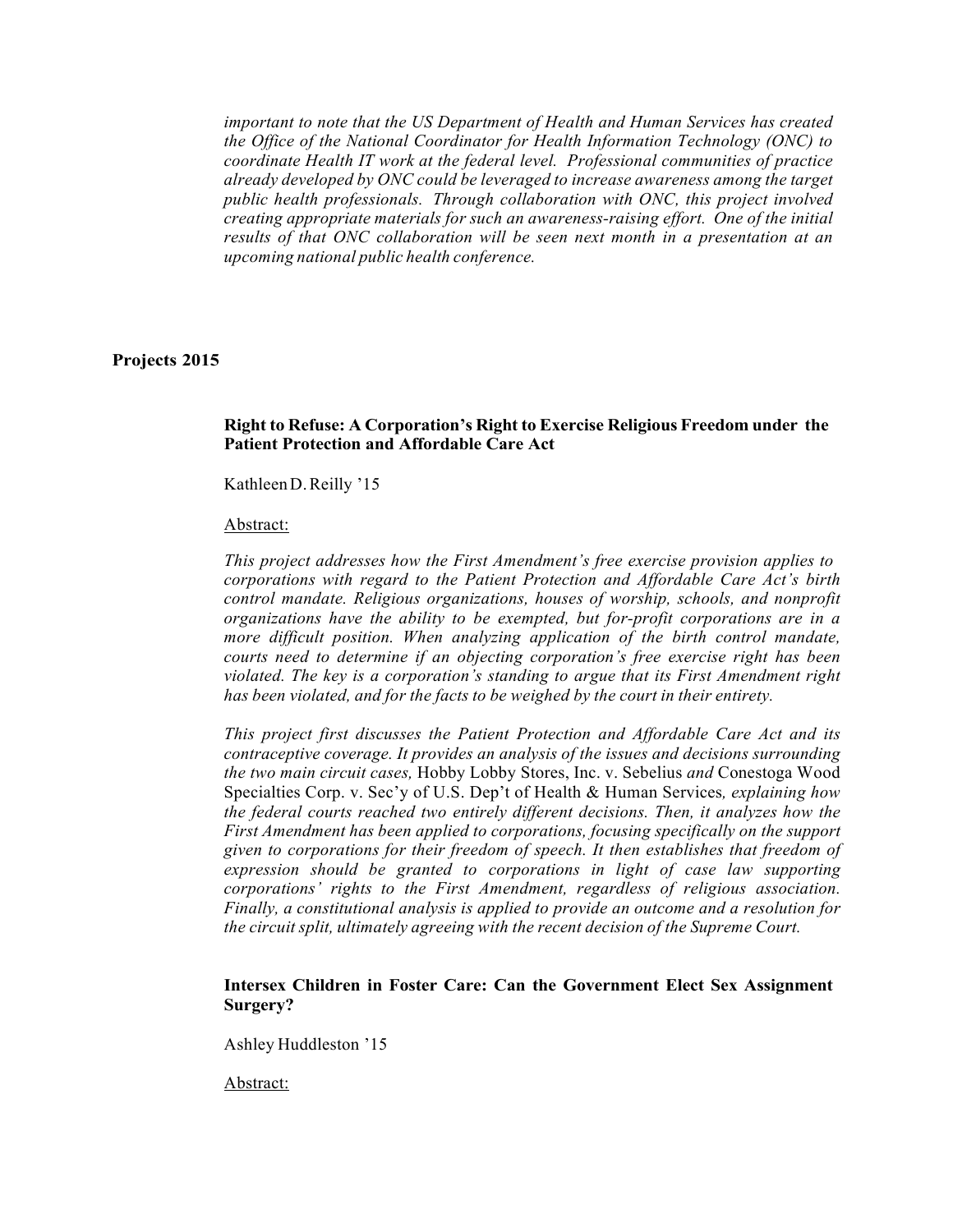*Between 1.7% and 4% of the population is born with an intersex condition. This means that an individual is born with a reproductive or sexual anatomy that does not fit the definition of a "normal" male or female. While this condition is hardly ever lifethreatening, children are subjected to harmful sex assignment surgeries at a young age; before anyone knows which gender the child will identify as. Though it is usually the child's parents that authorize this life-altering surgery, in the case of* M.C. v. Aaronson*, it was the South Carolina Department of Social Services. This Note looks at the development of the current treatment of intersex children and questions whether the government may elect sex assignment surgery for a child in their care and custody. This Note argues that the government may not elect such a surgery under any circumstances. It then details some of the international responses to intersex conditions and argues that the United States can emulate some of those measures to alleviate the pressure to subject am intersex child to sex assignment surgery. Finally, the Note concludes that the best thing the government can do in a situation like this is to do nothing— allow the child to develop without physically altering his or her natural body.*

## **Electronic Health Records: How to Suture the Gap Between Privacy and Efficient Delivery of Healthcare**

Mallory Turk '15

#### Abstract:

*Electronic Health Records (EHRs) will likely become the norm in medical record storage and transmission in the near future. There are already regulations in place mandating different aspects of what must be included before a healthcare facility may set up and use EHRs for their patients. These regulations are relatively new, having only been adopted in 2012, so it is unclear how they will in practice protect patient privacy. In order to make an educated guess, I looked at credit card regulations, which are similar to EHR regulations, and concluded that mere certification is not enough. So, in order to better protect patient privacy I conclude that there should be a civil monetary penalty imposed on the vendors – the people who create EHRs – if they fail to continuously comply with the regulations. As a society, we should encourage compliance with these regulations for fear of computer hackers stealing the information contained within EHRs, such as financial and medical information. Through imposing a civil monetary penalty as a deterrent, every party who has an interest in EHRs will be better protected.*

#### **Projects 2016**

#### **Access to Medical Technologies: The Current Legal Framework**

Julia Kuelzow '16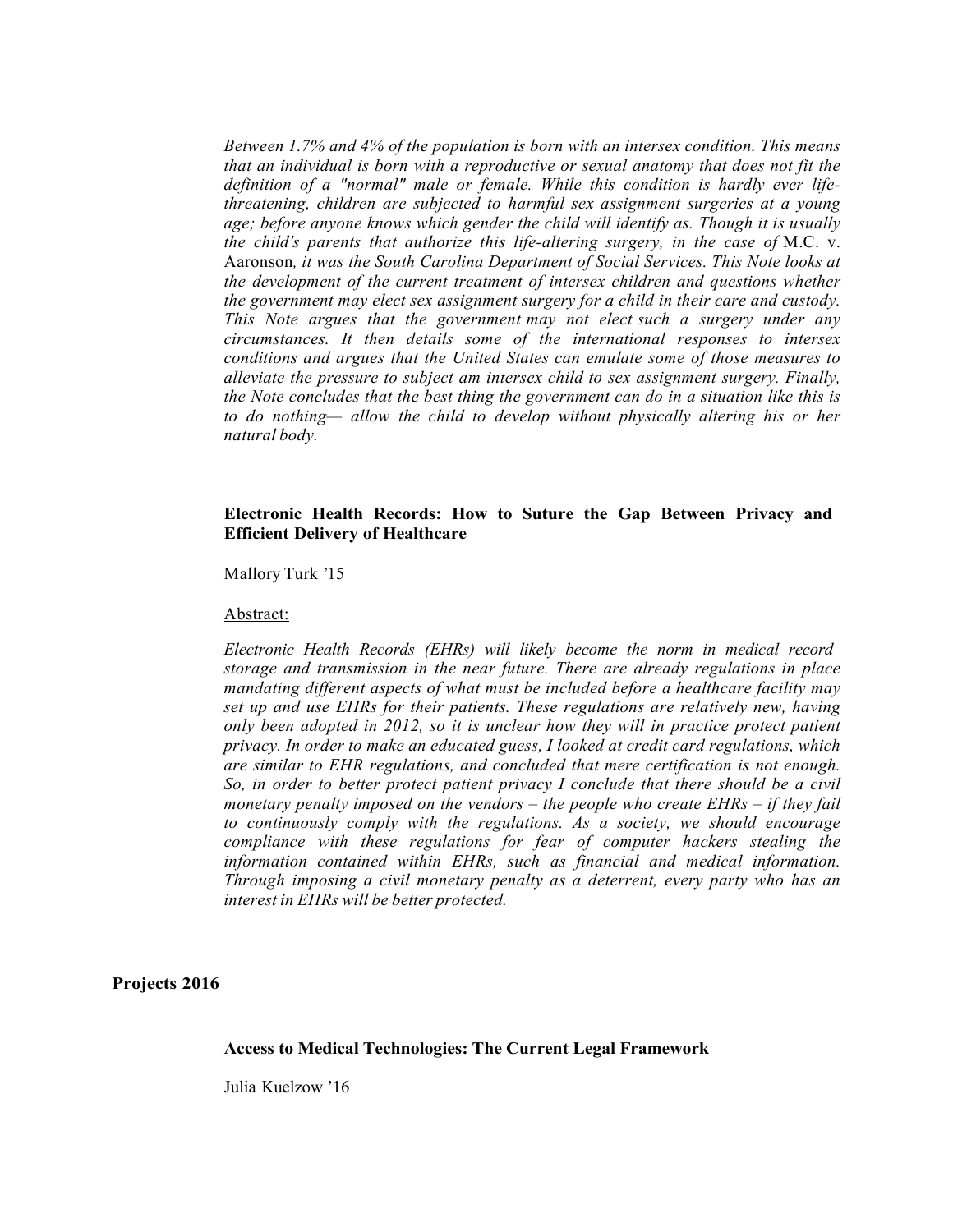#### Abstract:

*Blockbuster discoveries in the pharmaceutical sector and iterative improvements of medical technologies impinge on different innovation modalities. Accordingly, focus on access to medicines has been directed to market incentives (e.g., patent and regulatory exclusivities), while access to medical devices centers on transparent, practical regulation. Based on research at Médecins Sans Frontières/Doctors Without Borders and the World Health Organization, this presentation will sketch out the contours of relevant domestic and international legal frameworks governing the ultimate delivery of life-saving health technologies, highlighting recent developments in the field.*

## **Do No Harm: High Risk Psychiatric Patients, Section 1983, and a New Type of CivilRightsClaim**

AmandaLevine '16

#### Abstract:

*One of the more pressing concerns in mental health care is the revolving door patient, a patient that exhibits a pattern of frequent readmission to inpatient psychiatric wards. In 2013, a New York psychiatric patient had a 19 percent chance of being readmitted within a month of discharge. Reformers have tried a variety of methods to solve the problem, including legislation such as Kendra's Law to force outpatient maintenance on the "frequent fliers." Despite these interventions, problems with these patients persist. In this project, I propose that a revolving door patient may be able to make a civil rights claim under Section 1983 as a result of a doctor's failure to properly discharge the patient. This "wrongful discharge" claim will fill the gap between patients who are covered by Kendra's law and patients who do not need the law's protections.*

# **Incentivizing Consolidation and Preventing Efficiency: An Avoidable Contradiction**

Benjamin Edlin '16

#### Abstract:

*Hospitals in the 19th Century were originally founded as charitable institutions managed by religious organizations. These "voluntary" hospitals were funded mainly by charitable donations, and they were primarily designed and managed to provide societal welfare. However, by the 1920's these institutions had drastically transformed into business entities and focused on providing medical treatment for a fee in pursuit*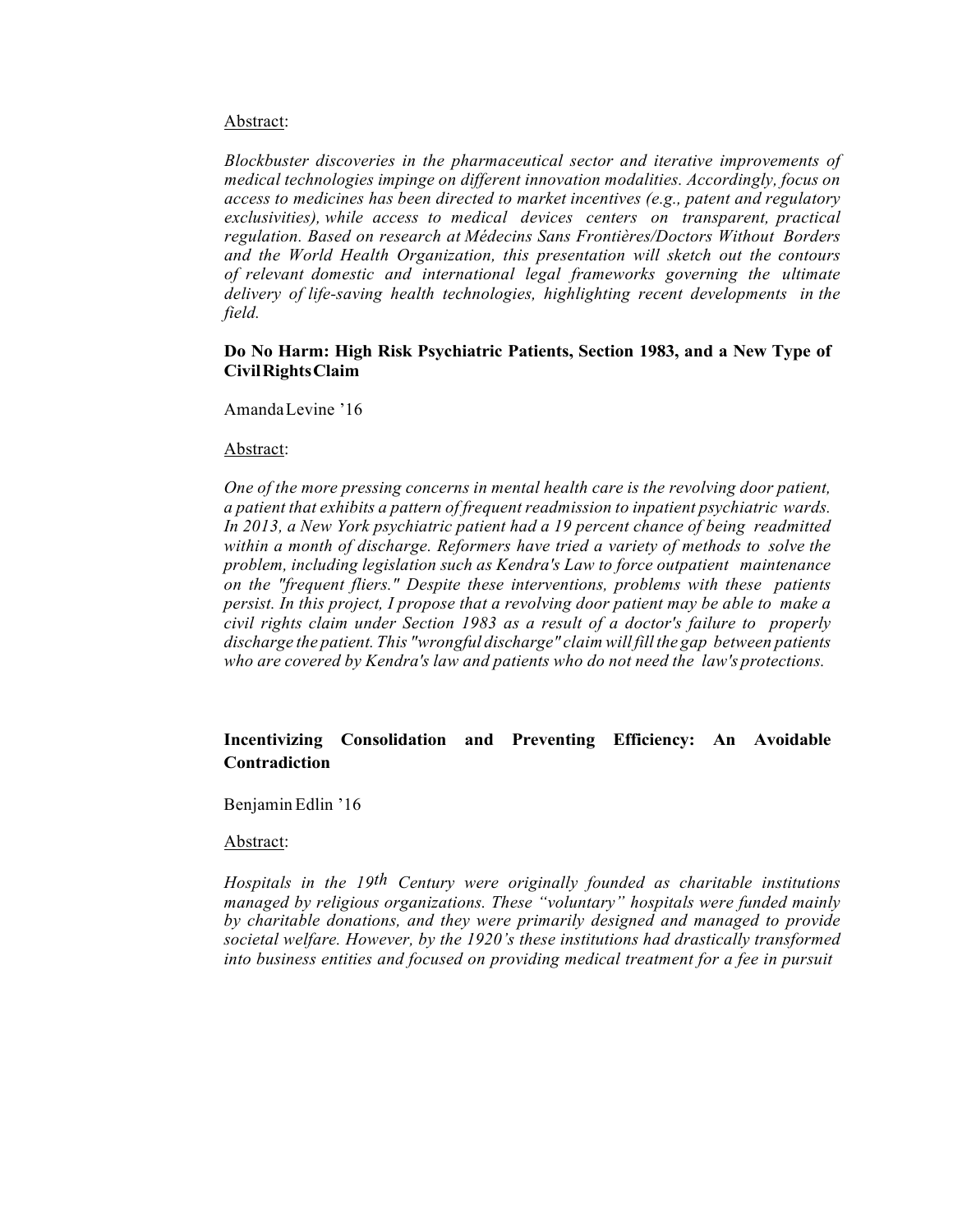*of a profit. Their emphasis shifted away from "patients and the poor" to "professionals and their patients."*

*This focus on profit resulted in a disproportionate increase in healthcare costs in America and soaring profits for American healthcare providers. In response, President Obama, through the Patient Protection and Affordable Care Act, attempted to rein in the excessive costs to give more Americans access to healthcare. Part of this costcutting regime created intrinsic incentives for individual hospitals to merge into massive healthcare systems. This move toward consolidation conflicted with the Federal Trade Commission's("FTC") anti-trust goals, giving rise to litigation. While the FTC is trying to preserve fair competition in healthcare by preventing any one institution from acquiring excessive market power, healthcare institutions are consolidating in order to provide healthcare for Americans more efficiently and at a lower cost. Both the FTC and healthcare institutions have the ultimate goal of providing efficient productive care. This note argues that the legislature should adopt a mandatory mediation statute in all federal antitrust disputes involving healthcare consolidations. This will give courts the latitude to incentivize and consider alternative judicial remedies to allow healthcare institutions to consolidate while at the same time addressing theFTCslegitimate concerns.*

# **Projects 2017**

### **EMTALA**

Marshal Nelson, MBA, LCSW '17

#### Abstract:

*TheEmergencyMedicalTreatment andActiveLaborAct(EMTALA)was passed in 1986 to prevent hospital emergency rooms from refusing treatment based on foreseeable high costs or a patient'sinability to pay. The law applies when a patient seekstreatment for an emergency medical condition, and requires an Emergency Department to assess this condition by conducting a medical screening examination. Litigation since the law's inception has attempted to reduce some of the statute's ambiguity so that a hospital's responsibility towards treating these patients is more clearly defined. The impact of EMTALA is widespread, improving accessto healthcare for the underserved while placing financial pressures on hospitals to care for this population largely without receiving any compensation for the services rendered.*

# **Workplace Wellness Programs: Friend or Foe?**

Jessica Cahill '16

Abstract: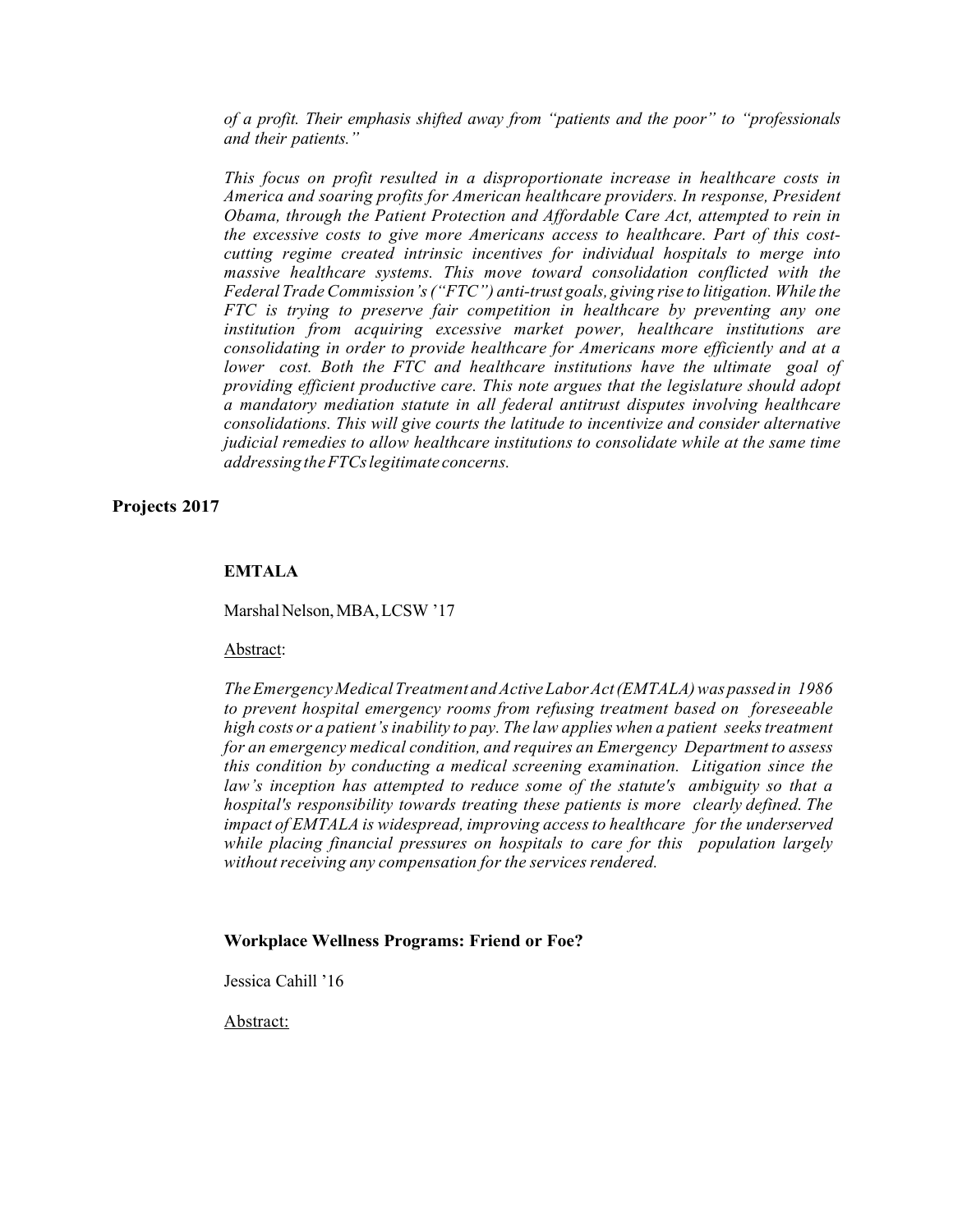*From 2014-2015, Americans saw an average of 4% increase in insurance premiums. A continuing rise in the cost of health care has caused an increased financial burden placed on consumers in the form of insurance premiums and health plan designs requiring greater out-of-pocket contributions. Workplace wellness programs are one mechanism for offsetting these expenditures and placing a certain measure of control in the hands of health care consumers.*

*In the arena of employer-sponsored health care plans, companies are increasingly offering employees financial incentives for taking part in wellness programs and activities, and seeking preventive care measures such as an annual physical. The purpose of these incentives is two-fold: to help prevent certain health conditions caused by lifestyle factors such as stress, poor diet, and lack of exercise; and to detect existing health issues as early as possible. The ultimate goal is to save* future *health care costs by preventing and detecting health problems* today*.*

*Wellness programs have proven to lessen worker absenteeism and increase worker productivity but are frequently attacked as discriminatory and invasions of personal privacy. This project explores the legal framework surrounding wellness programs and aimsto provide guidelinesfor creating a non-discriminatory and beneficial program.*

#### **The Medical Malpractice Crisis**

GuyS.Regev,M.D. '16

#### Abstract:

*Our healthcare system is in shambles due to the out of control medical malpractice system. Doctors can no longer practice medicine in much of the country. Defensive medicine results in billions of dollars in waste. Medical malpractice lawsuits are a sick joke by greedy lawyers who file frivolous lawsuits and ruin honest doctors' careers. "This is the medical malpractice myth," in Tom Baker's words.*

*Each of the above statements is unsupported by academic data on the topic. These are pure myths disseminated by big industry and misinformed healthcare providers with financial interests that are contrary to the average American's welfare. The occasional anecdotal story about such effects is completely unsupported by empirical evidence studied by independent experts on the topic. On the contrary, there is ample data showing the real crisis occurring in healthcare today is not too many medical malpractice lawsuits, but too much medical malpractice. Unfortunately, medicine today not only improves lives but may damage and destroy them. The Institute of Medicine back in the year 2000 estimated approximately 100,000 preventable deaths and 1 million injuries every year in the US alone are caused by errors. That is 1 injury per 30 seconds and 1 death every 5 minutes due to an error. In this talk, I will briefly review the available data, discuss the solutions reducing errors, as well as the role of litigation in medical malpractice.*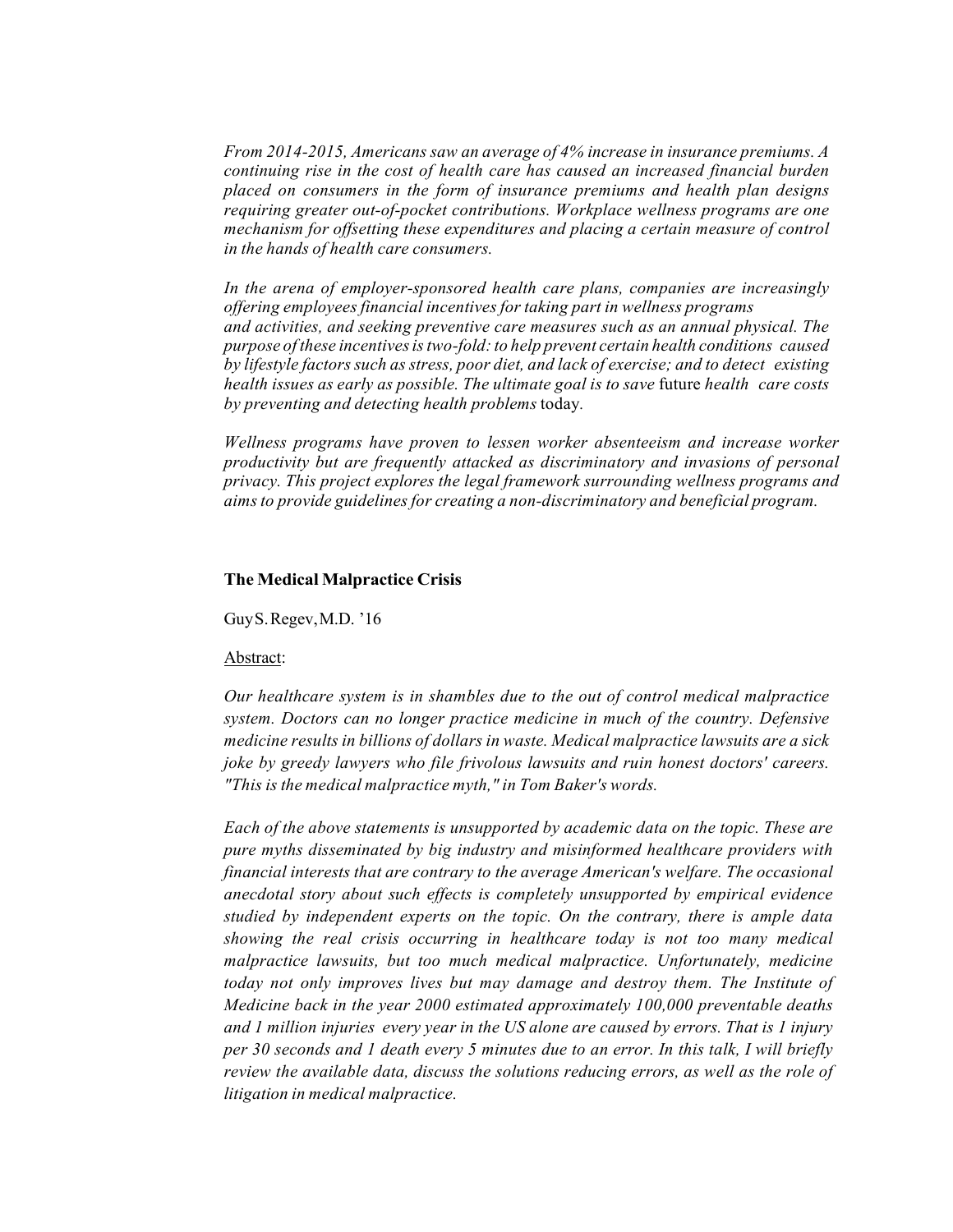### **Food law: Awareness, Resources and Proposal**

Dexin Deng '16

#### Abstract:

*As a multi-doctrinal area of law, food law encompasses many important yet controversial issues. This 3-part project seeks to promote a better understanding of food law and to disseminate relevant student-oriented resources. This project is initiated by attending a national Student Food Law Leadership Summit organized by Harvard Food Law and Policy Clinic, followed by organizing a speech event featuring Professor Michael Reese, and completed by an article focused on a proposal to classify GeneticallyEngineeredFoodforlabelingpurposes.*

# **The Price of Drugsis Too Damn High! How Good Lobbying Got It There**

Naoufal Zouak '17

### Abstract:

*Price gouging is a very concerning trend in the pharmaceutical industry. It is a result of the monopolization of niche markets with high barriers to entry and the elimination of foreign competition with similarly effective pharmaceuticals produced by a very effective lobby. The pharmaceutical industry justifies their prices by focusing on the increases in life-expectancy from their products, their ability to incentivize more students to enter the field, and the rate at which they can create "wonder drugs." Relative to EU firms, US firms are more profitable, earn higher stock returns and thus can spend more on R&D which supports the argument that their profits are welldeserved. Nonetheless, it is equally true that those innovations should not be made inaccessible to people based on profit preservation. This project aims to explore the reasons why the pharmaceutical industry has been so successful lobbying legislatures. It then draws on successful foreign regulation that keeps prices low and quality high and the economic theory of the FDA Export Reform and Enhancement Act which as potential solutions to this issue.*

# **The Digital Life of Henrietta Lacks: Reforming The Regulation of Genetic Material**

Kelsey Russo '17

### Abstract:

*The study of genetics has vastly contributed to the overall public good, but as the field progresses unprecedented questions concerning an individual right to genetic privacy have emerged. As research efforts grow genetic information is increasingly shared and published, making an individual's genetic data widely available. These scientific efforts*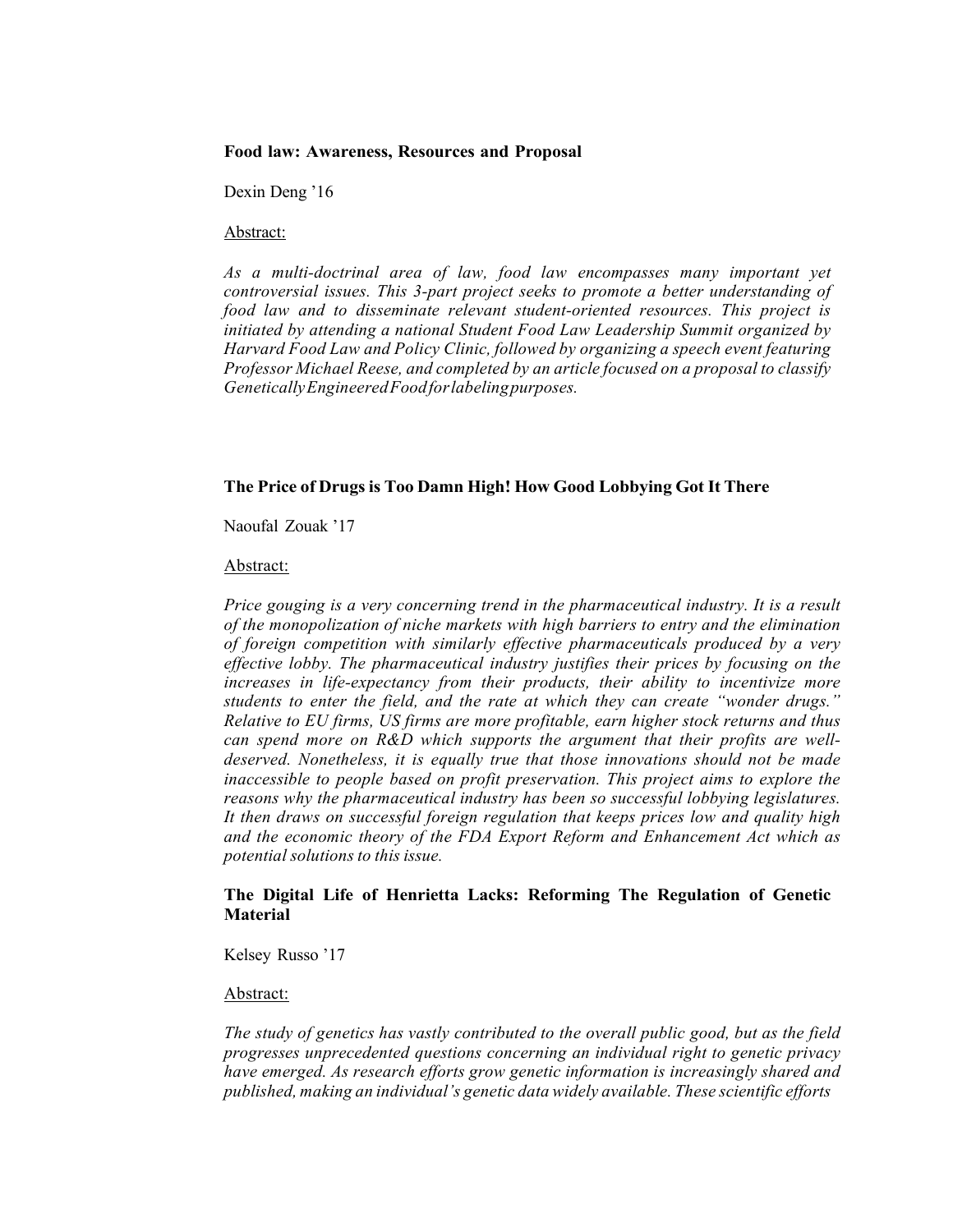*have given rise to a new legal controversy: the impact of genetic discrimination. The family of Henrietta Lacks, a private citizen repeatedly thrust into public debates of research ethics, experienced the effects of genetic discrimination when her genome was made publically available without their permission.*

*Genetic information and research is subject to inadequate regulations that are illequipped to address these superficially futuristic consequences of publically available genetic data. The limitations and consequences the current regulatory structure highlight the need for a reformed system that effectively balances public and individual interests in genetic data. Henrietta Lacks lives on in the digital world: her family a reminder to the legal and scientific communities of the heavy burden they have in establishing privacy and sustainability in genetic research.*

## **Opportunities for the Modern Lawyer at the Convergence of Healthcare and Technology**

Judy Kim '17

### Abstract:

*The demand for better healthcare has driven startups to disrupt the digital healthcare landscape. A growing network of New York City based healthcare startups are making their impact to shake up the traditional worlds of insurance, consumer-facing platforms, data analytics, medical software, and more. This rapidly growing and changing landscape is testing the constraints of regulated healthcare law. As healthcare and technology continue to converge, technology companies and their investors are facing an increasing number of unique legal issues, enforced by regulators, including issues privacy of patient and physician information, consumer protection and patient safety. This presentation will explore the variety of legal issues that tech companies will be presented with as development in the healthcare sector expands and the opportunities that will be created for healthcare attorneys.*

### **The Blocked Aetna/Humana Merger: A Different Way to Look At Antitrust Law in the Health Insurance Market**

DanielWeeks '18

#### Abstract:

*On July 21st 2016 the Department of Justice (DOJ) sued to prevent Aetna's acquisition of Humana for \$37 billion alleging anticompetitive concerns. In response to the DOJ's actions, Aetna pulled out of two-thirds of the public exchanges in which it sold individual insurance, removing key competition from the market. On January 23rd 2017, the United States District Court for the District of Columbia blocked the merger. Despite the concerns of the DOJ, provisions under the Affordable Care Act and individual state statutes give the government power to limit the price increases of insurance companies, making the insurance market different from the typical competitive free market which antitrust law is supposed to protect. In antitrust*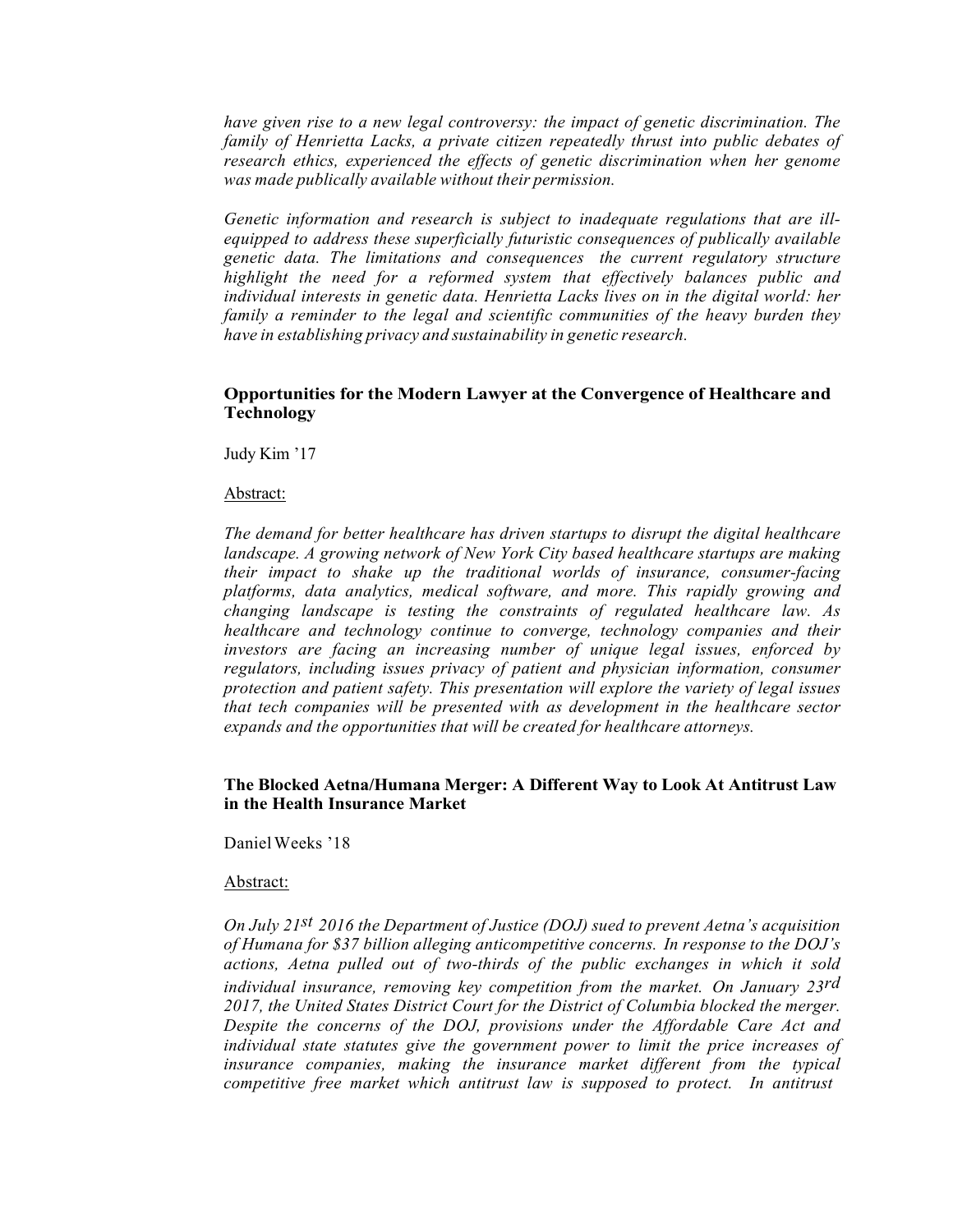*considerations in other highly regulated industries, the courts have developed the doctrines of Implied Immunity and State Action Immunity to reconcile traditional antitrust law with the regulatory powers already in place to limit anti-competitive behavior. This project will explore the regulatory powers already in place to limit insurance price increases, the development of the doctrines of Implied Immunity and State Action Immunity, and how the factors the courts consider in these doctrines are applicable to the unique regulatory environment of the health insurance industry.*

### **The Corporate Practice of Medicine and Fee Splitting**

Martha Pellicano '17

### Abstract:

*In an effort to ensure that the quality and safety of a patient's care is not compromised by improper profit incentives by health care providers, a significant number of states prohibit what is known as the "corporate practice of medicine" and "fee splitting". These doctrines prohibit a wide range of activities involving the establishment of formal or informal business relationships between physicians, health care providers, and various health industry participants. As the health care industry and the "business" of health care have evolved in the last century, fee splitting, and particularly the corporate practice of medicine prohibitions, have come under review and scrutiny by relevant policy makers. This presentation will focus on the origins of the doctrines, their current status amongst the states, and how we might expect to see them evolve in the future.*

# **Refusing Medical Attention in the Prehospital EMS Setting**

Moshe Hoffman '17

# Abstract:

*Much literature has been published on the topic of patients' right to refuse medical care. However, much of what has been written is focused from the doctor's perspective, where the patient sought medical attention in the first place. In the prehospital setting, however, where bystanders and family members routinely call 911 for patients who do not want medical care, Emergency Medical Service providers, comprised of EMT's and Paramedics, face the dilemma of whether a patient has the capacity to refuse medical care (i.e. must he or she be taken to the hospital or can the patient stay at home). If EMS takes a patient against his or her will, they risk violating the patient's fundamental right to refuse care. However, if EMS allows the patient to refuse care and the patient suffers serious illness or perhaps death as a result, the EMS providers may get sued for medical malpractice. While there is no universal test EMS providers can use to determine if a patient has decisional capacity, there are certain criteria EMT's and Paramedics should use to help make the determination.*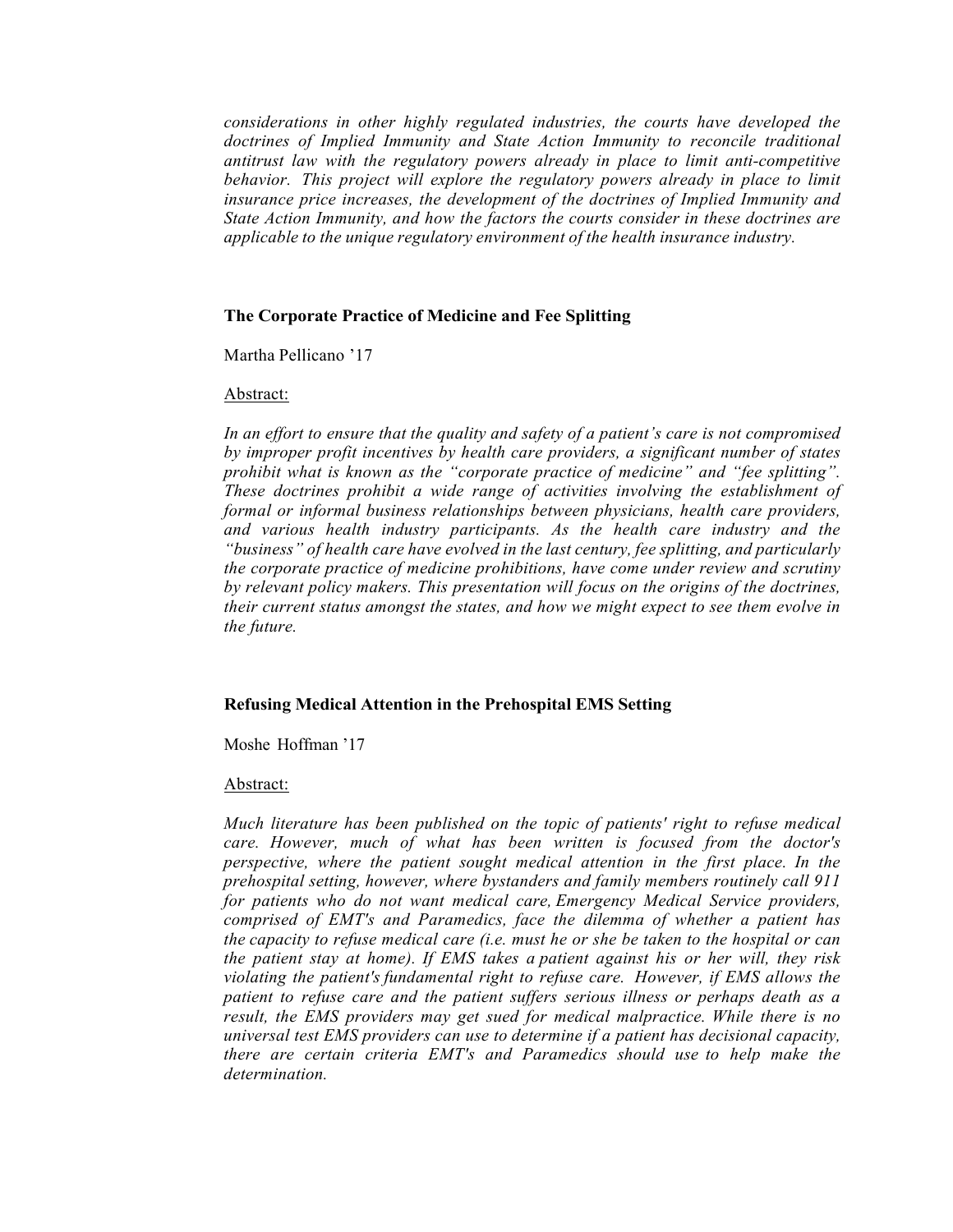### **Projects 2018**

# **UtilizingtheCanadianApproachtoSafe InjectionFacilitiesintheUnitedStates**

Dana Vasers'18

### Abstract:

*In 2016, the United States Department of Health and Human Servicesreported that over 42,000 individuals died from opioid overdoses. While there have been many efforts by the state and federal government to combat this epidemic, the rate of lethal overdoses has continuously increased in past years. In an attempt to mitigate the negative effects of injection drug use, many urban cities have looked into opening Safe Injection Facilities (SIFs). SIFs are locations that intravenous drug users can go to inject drugs under medical supervision with sterile equipment. There are currently no legally sanctioned SIFs in the US but 98 legal locations worldwide. Studies have shown that SIFs prevent the transmission of blood borne diseases and lethal overdoses, reduce public drug use, and provide referrals for drug treatment programs. Even if a state or local municipality legalizes a site, the federalControlled Substances Act and the "Crack House Statute" 21 U.S.C. § 856 expose operators and users of the sitesto criminal liability.*

*The United States should use the Canadian approach to opening Safe Injection Facilities. In Canada, potential SIFs are required to submit an extensive application for exemption under federal criminal drug laws to show need and local support for such a site. Although it may be difficult to exempt sites under US federal law, this approach ensures that exempted SIFs are supported within the local and state community and free from prosecution under federal law.*

# **Legality of Mandatory Flu Vaccination Among Children and Healthcare Workers**

Xiaoliang Ma '18

# Abstract:

*Influenza (the flu) is a common contagiousillness caused by flu viruses. Flu vaccines can help reduce the risk of infection. However, their effectiveness varies each year. The federal, state, and local governments have the legal authority to combat any public health emergency. As governments exercise theirlegal authorities, issues arise regarding testing, privacy, and the feasibility of mandating flu vaccines. Two groups have been at the center of public attention in recent flu outbreaks – school students and healthcare workers. Legal analysis of governmental response to a flu epidemic requires balancing those specific individuals' rights against the general public's interest.*

# **Health Technology and the Lack of Health Privacy Regulations**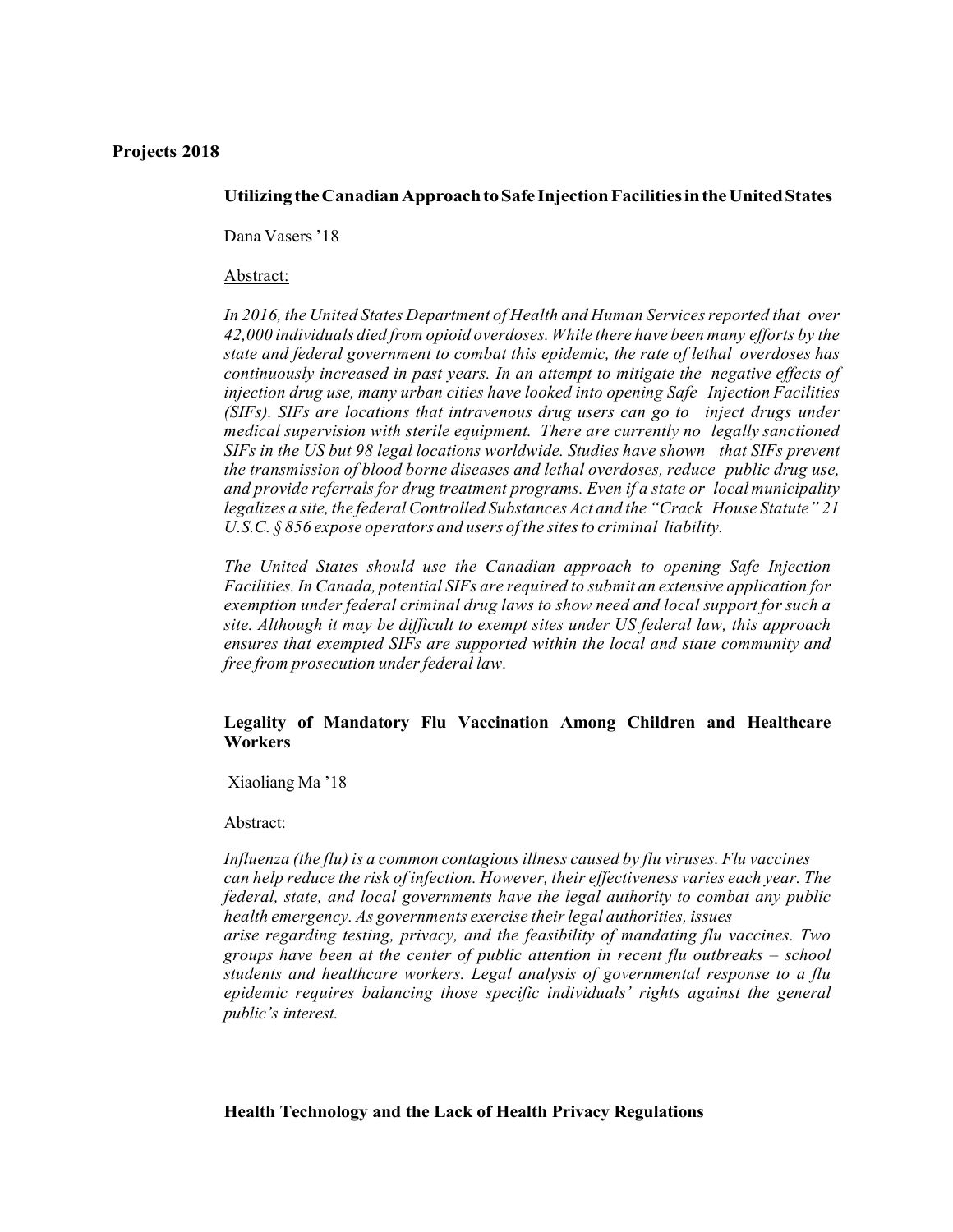### Brittany Bell '18

### Abstract:

*The introduction of electronic data within the modern health information infrastructure could present significant benefits for medical providers, physicians, and patients, including public health surveillance, patient autonomy, and improved treatment. Despite these benefits, the new exchanges of personal health information have brought about many issues and debates about how these companies handle and distribute consumers' health information.*

*Many people believe that the data tracked and collected by health technologies are covered by HIPAA, but in fact, many are not. With health data being generated via non-covered entities and HIPAA only covering personally identifiable information from covered entities, individuals have found their personal health information being made public and/or collected by third-parties unbeknownst to them. My paper analyzes the fact that federal privacy law has fallen far behind personal-health technologies and proposessolutionsto thisissue.*

# **Projects 2019**

# **Pharmaceutical Philanthropy or Resisting Regulations? Why Pharmaceutical Donations Do Not Violate the Anti-Kickback Statute**

Tino Illiparambil '20

#### Abstract:

*The government has acknowledged the dangerously excessive costs of health care. By discouraging pharmaceutical donors from absorbing costs through patient assistance programs (PAPs), however, claims of violating the Anti-Kickback Statute raise a greater public concern: access to affordable health care. The government should instead apply a direct causal link test when analyzing potential violations of the Anti-Kickback Statute and the False Claims Act due to the benefits that PAPs provide patients. The backbone of this argument rests on policy interests regarding the effects of restricting patient assistance programs. This paper will analyze the costs of the U.S. health care system, specifically looking at the Patient Protection and Affordable Care Act, as well as efforts to repeal it. This analysis will be used as evidence to support the health care industry's need for PAPs as a way to significantly reduce costs.*

*Published in the* BROOKLYN LAW REVIEW (Date: March 2020)

### **Stop Letting Mothers Die: Advocating for Improved Maternal Mortality Policies and Procedures**

Bailee Brown '19

Abstract: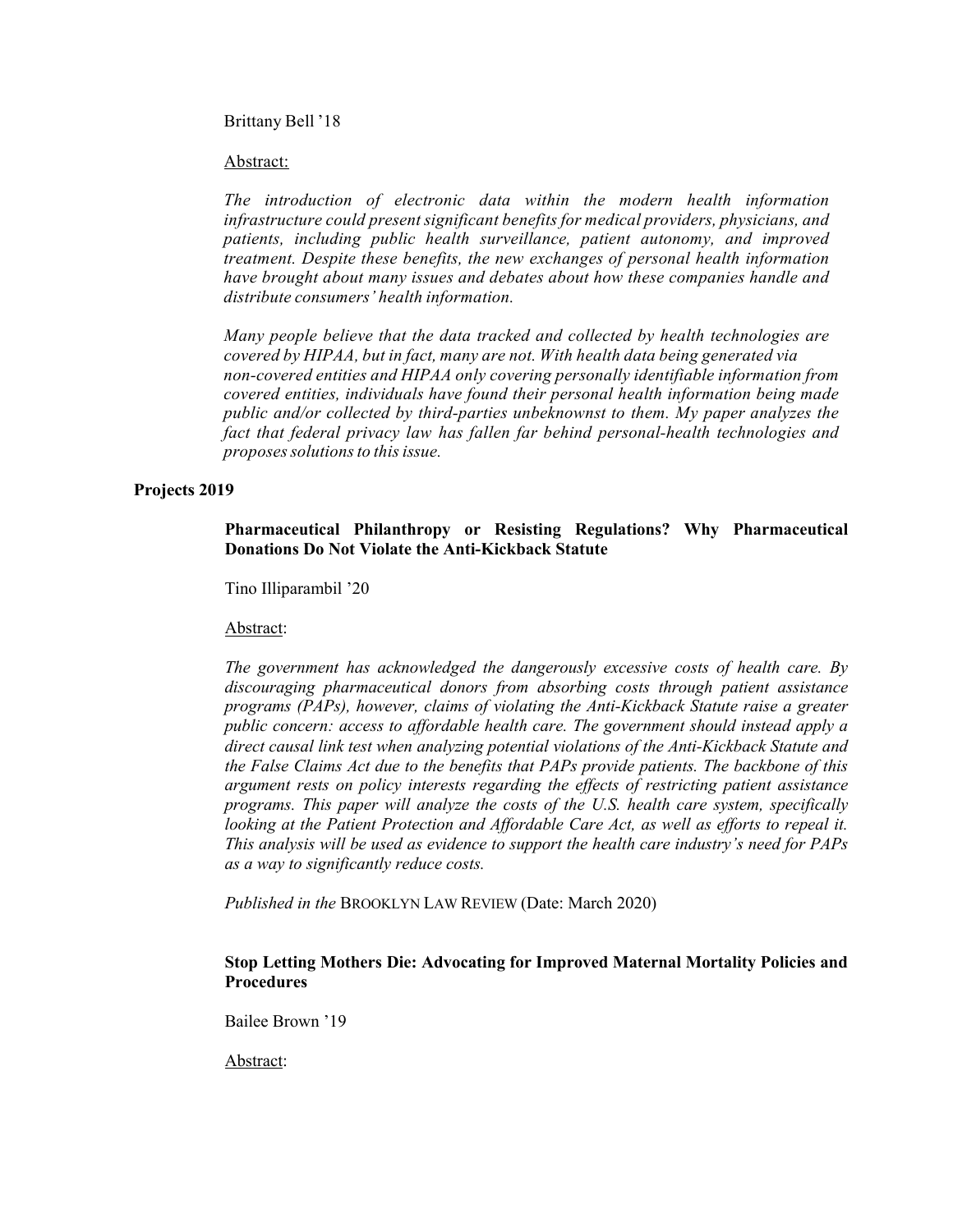*The United States has the highest maternal mortality rate in the developed world, and nationally that number has been rising. However, that doesn't need to be the case. The CDC estimates that 60% of deaths during childbirth are preventable, and some states, like California, are implementing policies to prove that statistic is correct. Others, however, have been too slow to act. One such state is Indiana, which ranks third in the country for most maternal deaths. Building upon previous research, this project analyzes and compiles policies and procedures enacted or proposed in various localities and creates an advocacy one-pager for constituents in Indiana (and elsewhere) to utilize in contacting their local legislators and advocating for improved policies to help prevent mothers from dying during childbirth.*

*Ms. Brown is an Edward V. Sparer Public Interest Law Fellow, Brooklyn Law Students for the Public Interest Fellow, a Pro Bono Scholar, performing service at The Legal Aid Society's Exploitation Intervention Project, and an incoming New York State Excelsior Service Fellow.*

# **Cyber Security and Privacy in the Healthcare Sector: How the Current Laws Fall Short**

Hayley Bava '19

#### Abstract:

*The Cybersecurity and Infrastructure Security Agency (CISA) works to identify and defend against cybersecurity threats that target critical infrastructure sectors within both the government and private sectors. Among the 16 critical infrastructure sectors identified by the U.S. government, the healthcare sector has been a target of more data breaches in recent years than any other critical infrastructure sector.* 

*The healthcare sector is host to a variety of valuable information, which makes it an attractive target for cyberattacks. The healthcare sector's increase in cybersecurity attacks has been a result of both the quick advancements of the new digital age and insufficient cybersecurity protocols. These attacks both jeopardize patient health and safety and expose the affected healthcare entities to liability from a variety of adversaries. Aside from private actions, liability may arise from The Health Insurance Portability and Accountability Act (HIPPA) and the Federal Trade Commission (FTC) Act.* 

*When dealing with cybersecurity, the healthcare sector must be able to identify threats, prepare for those threats, and be able to defend and respond to attacks. While current policies, procedures and laws provide some safety measure standards and some recourse in the event of a cybersecurity attack, they have not been able to keep up with advancements in technology enough to adequately protect patient information and health information systems. As a result, the healthcare industry needs new, more comprehensive laws and standards for IT system protection that addresses the changes of the new digital age.* 

#### **The Appropriateness of Trademark Protection for Prescription Drugs and Pharmaceuticals**

Matthew Gagliotti '19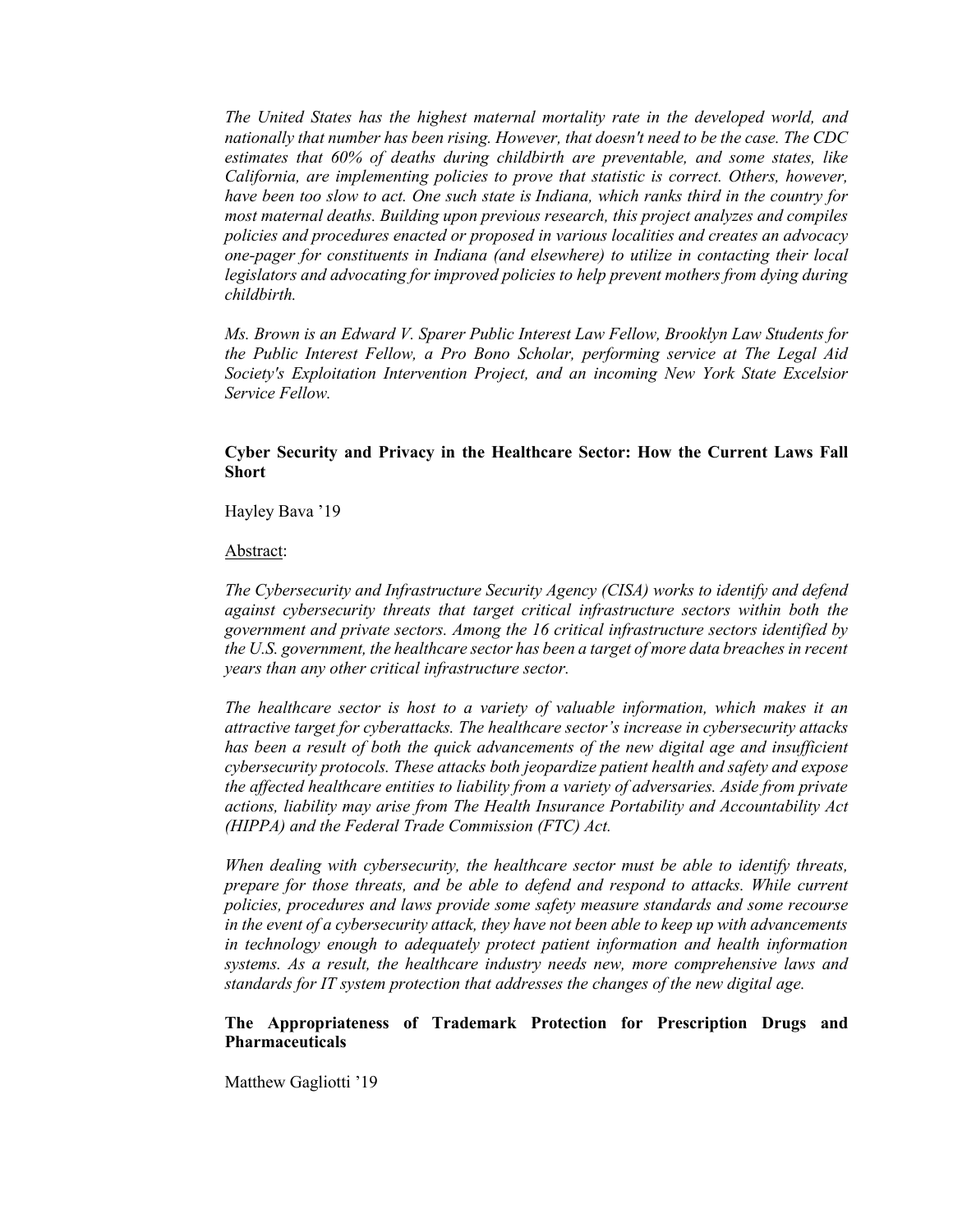#### Abstract:

*Currently, the Lanham Act grants trademark protection to drug manufacturers, despite simultaneous patent protection on their medications. The legislative history of the Lanham Act emphasizes the source of a product, as this indicates distinctiveness to consumers. With most products, the differences are tangible. For example, an average consumer of a handbag can easily grasp most differences between methods of construction, materials, et cetera. In the pharmaceutical sector, the differences between branded drugs and their generic equivalents are more abstract, and not as obvious to the average consumer (i.e. vulnerable patients). In the United States, drugs are very highly regulated by the Food*  and Drug Administration (FDA). The FDA holds generic drugs to the standard of *bioequivalence to its branded version before granting approval. Such strict regulation creates a market of uniformity. However, by permitting trademark law to govern medications while the FDA simultaneously holds generic drugs to the standard of bioequivalence, consumers are arguably deceived by an illusion of material differences between branded drugs and their generic equivalents. This is contrary to the intent of the Lanham Act, which presumes that brand identification is a factor of import to consumers because it conveys source and distinction amongst similar products to consumers. This raises the discussion of the appropriateness of trademark law in the pharmaceutical sector, and if there are other, more suitable forms of intellectual property protection that the law should adopt.* 

#### **Criminal Law Should Mind Its Place in The Healthcare Sphere**

Veronica Mishkind '19

#### Abstract:

*Criminal prosecution of health care professionals for unintentional medical errors is exceptionally rare, however within the past few decades has increased. This type of prosecution has faced much criticism and opposition from the medical community including the Institute for Safe Medication Practices and the American Nurses Association. A primary argument against prosecution is that because medication errors occur with frequency, and they usually result in no harm to the patient, it is unjust to selectively prosecute those medical professionals whose patients happen to be harmed. Fear of prosecution can result in a chilling effect felt through the whole of the medical community including undermining the culture of safety and reducing open disclosure of errors, along with deterring potential practitioners from entering the healthcare field altogether, as well as stunting the growth of medical research and protocols.*

*While criminal prosecution of healthcare professionals is not without merit, it is essential for a bright line to be drawn between those actions warranting prosecution, and actions in which justice would better be served in civil court. Practitioners that have a guilty mind when committing their actions or have demonstrated a pattern of criminally negligent practice should be criminally prosecuted, whereas practitioners who simply committed one medical error without the culpable mens rea should be exempt from criminal prosecution.*

# **A Failed Drug: Expediting the Sluggish, Impossible, and Costly Drug Approval Process**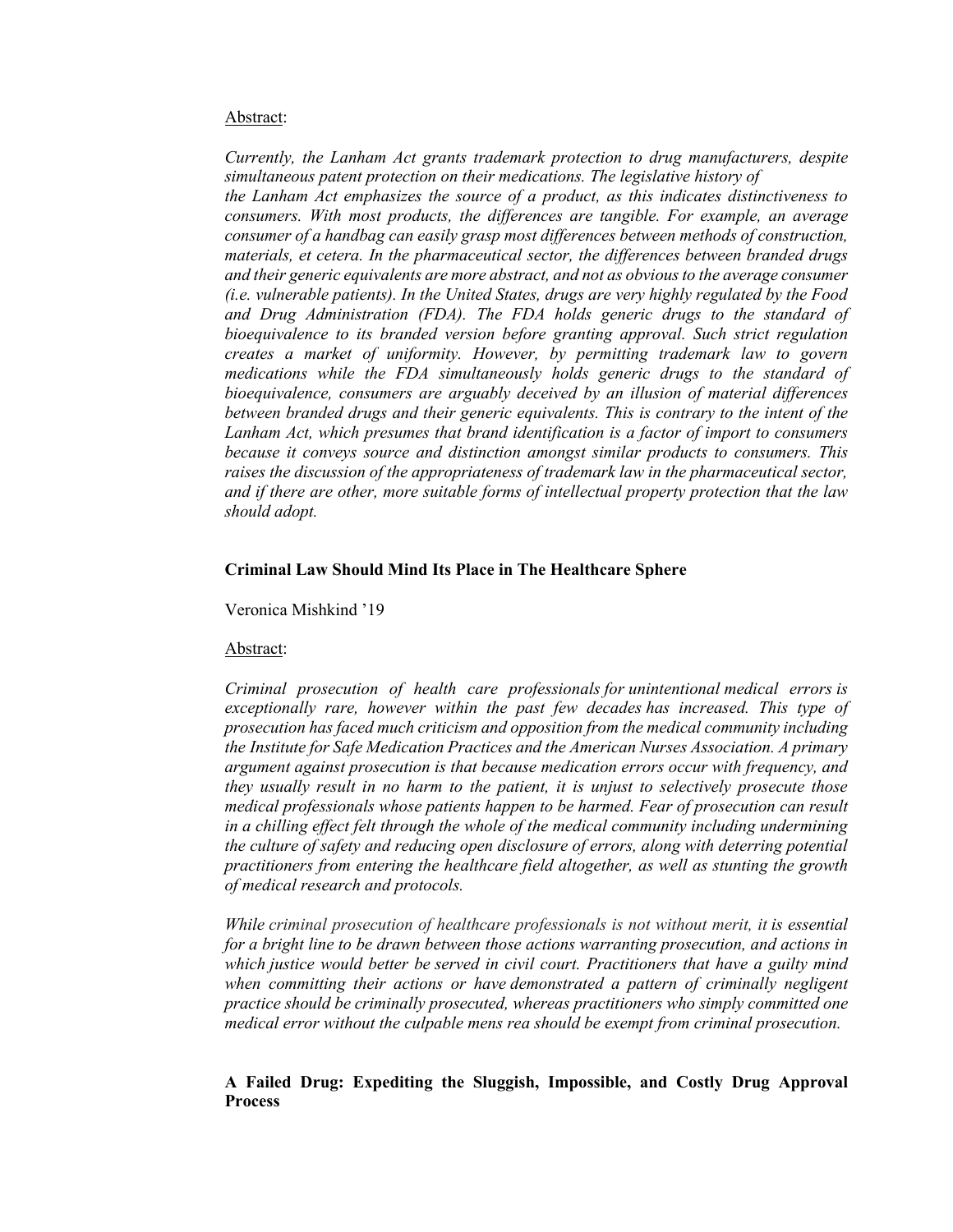Max Ezoory '19

#### Abstract:

*Cancer has a significant impact in the United States, with an estimated 1,735,350 new cases being diagnosed in 2018. 609,640 will die because of the disease. To make matters worse, only one out of 5,000-10,000 researched drugs gain FDA approval, as the FDA has complete control in deciding which drugs will flow into the stream of commerce. Moreover, most drugs do not make it to clinical trials. Out of the drugs that actually make it through to clinical trials, only one in ten are ultimately approved,* 

*which comes out to less than a .02% to a .01% chance of entering the market. Last, regulatory approval can take twelve to fifteen years with averaging costs in the billiondollar range.*

*Over the past 30 years Congress and the FDA have been pressured from patient bodies, industry advocates and others to shorten the development and approval periods for lifesaving treatments. As a result, the current administration is pushing ahead with plans for a more deregulated and faster drug approval system.*

### **Future Public Health Threats from A Timeless Foe**

Rashmini Sookraj '20

### Abstract:

*On or about July 10, 2016, the Government of the Cooperative Republic of Guyana entered into a contract with Exxon Mobil, CNOOC Nexen Energy, and HESS Corporation, granting these oil giants several Petroleum Prospecting Licenses and Petroleum Production Licenses to survey and conduct off-shore drilling along the coast of Guyana. This project seeks to promote a better understanding of the contract between the parties and will focus on an informative approach by considering what potential adverse health effects are likely to occur from an oil spill along the coast of Guyana. It also discusses measures currently in place to combat and effectively handle health impacts associated with an oil spill. It then details what legal remedies are available for potential victims.*

# **Healthcare Inequity in Myanmar: Bridging the Gap**

Madeline Huang '20

#### Abstract:

*Following Myanmar's transition into a quasi-civilian government in 2011, the country's Ministry of Health (MoH) set off to revitalize the destroyed health system with the goal of providing Universal Health Coverage by 2030. But Myanmar is still far from reaching internationally accepted healthcare standards. This project examines the current scheme of public health in Myanmar and suggests that despite the country's current efforts at improvement, it fails to provide the equitable healthcare necessary for Universal Health Coverage. The objective is to analyze the current health environment in a manner that identifies its deficiencies but enables suggestions for potential policy reform. Myanmar's history is riddled with persistent ethnic armed conflicts that has led to the development of*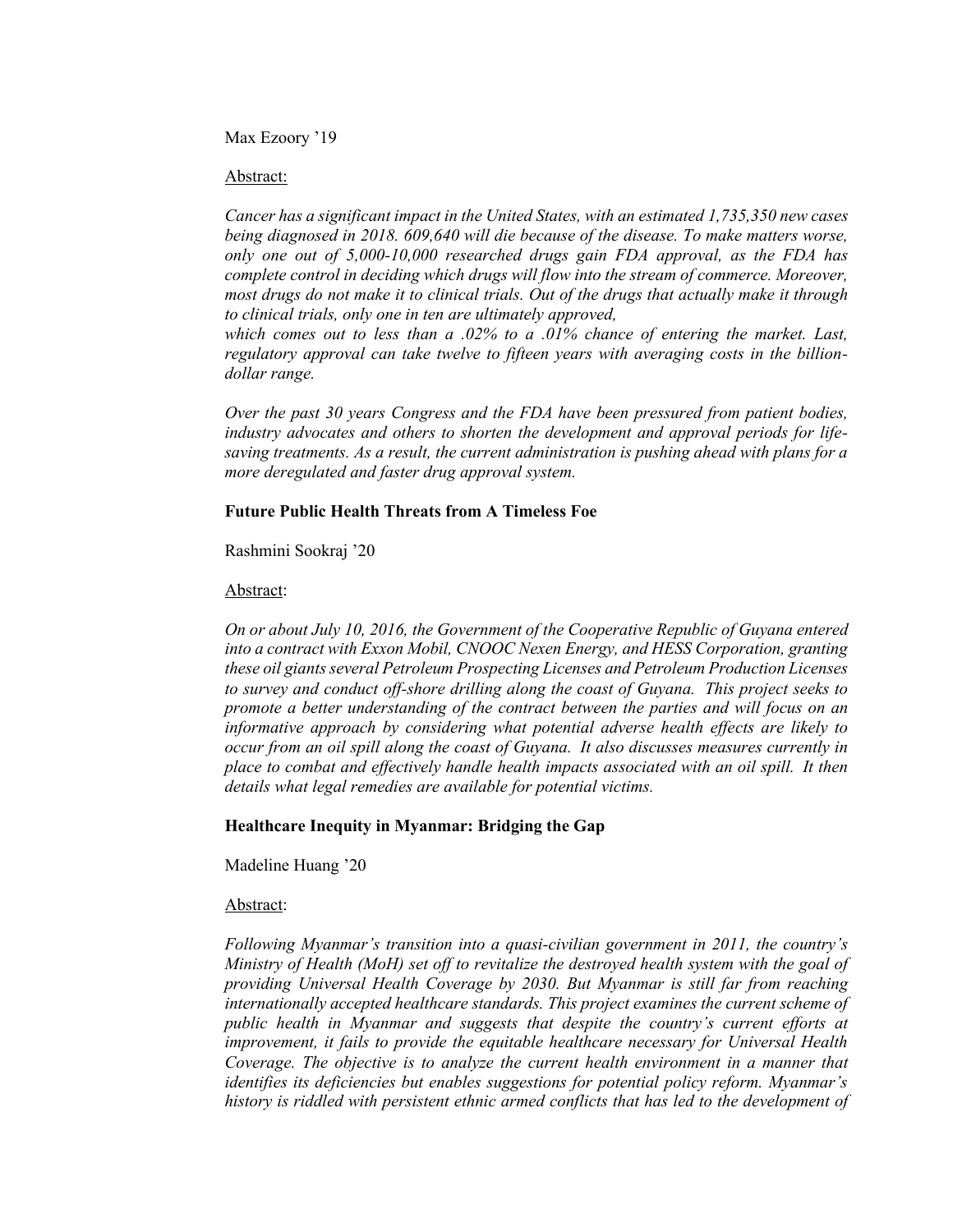*two distinct health care systems along with a discriminatory legal system. Despite pressure from the international community, Myanmar continues to sustain laws that actively exclude ethnic minority populations from basic rights further widening health disparities, particularly between urban and rural regions. Recently, Myanmar has shown signs of improvement as ethnic and community-based health organizations (ECBHOs) and MoH staff have begun integrating their resources to reach vulnerable populations. But because the current government fails to enable a more effective collaboration between the two health care entities, Myanmar's health care still remains inadequate. Ultimately, the goal of achieving Universal Health Coverage remains distant as Myanmar's law continues to neglect its minority groups.* 

#### **Dissecting the Opioid Crisis: Making Sense of Opioid Litigation**

Reuben Gottlieb '20

#### Abstract:

*This paper aims to examine the opioid crisis through the lens of litigation. While the opioid crisis is affecting millions of Americans every day, the law is unsettled with respect to who is legally accountable for its fallout. This paper discusses ongoing litigation between cities and counties throughout the United States, and pharmaceutical manufacturers, distributors, and pharmacies. This paper analyzes the court's new acknowledgment of the devastating role pharmaceutical manufacturers, distributors, and pharmacies have had in the opioid crisis.*

#### **Projects 2020**

**Due to the COVID-19 Pandemic the 2020 fellows were not able to prepare abstracts and give their fellowship presentations. Prior to the law school going remote, the fellows enjoyed a rich experience, made great progress on their projects, and made significant contributions to the health law program. They deserve recognition. The 2020 fellows were:** 

Kim Aquino '21 Cory Bernstein '20 Monica Beshay '20 Thomas Kelly '20 Celeste Russel '21

**Projects 2021**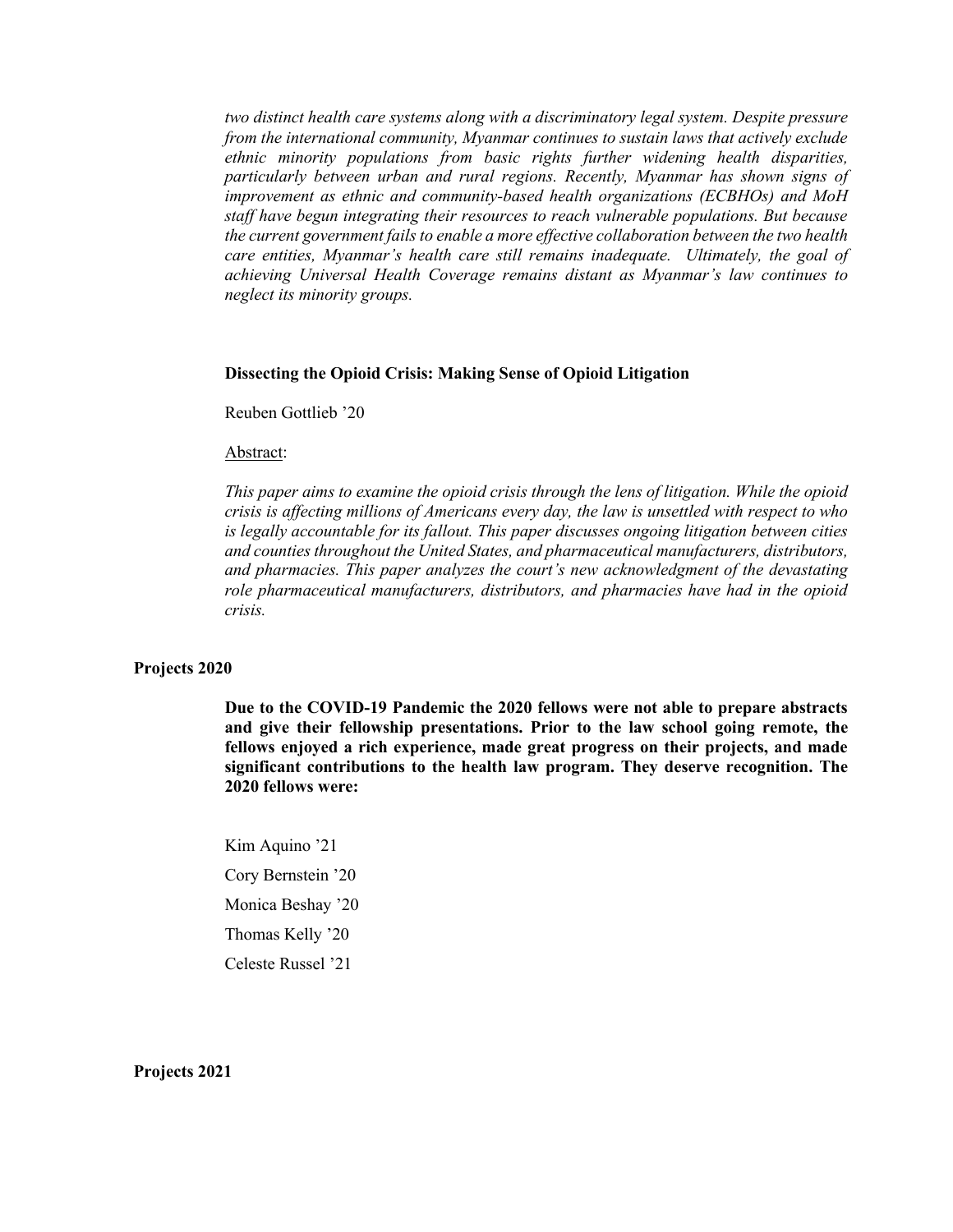**Resolving the Title X Circuit Split: Why the Supreme Court should find the Regulation is Arbitrary and Capricious and Contrary to Law**

Sarah Colgan '21

#### Abstract:

*Despite the fact that the right to have an abortion became the law of the land in Roe v. Wade, state legislatures and federal policies keep millions of women, especially lowincome women, from accessing abortions. This paper focuses on those federal policies, specifically, the Title X Family Planning Program. Title X is a federal grant program that helps institutions provide family planning services to low-income patients. Under Title X, funds are prohibited from going to institutions "where abortion is a method of family planning". Since its enactment, the Department of Health and Human Services has repeatedly promulgated regulations implementing Title X. At issue in this paper is the 2019 Final Rule issued by the Trump Administration, which prohibits Title X providers from referring patients for abortion care and requires onerous physical and financial separation requirements for Title X funded institutions.* 

*Currently, the 4<sup>th</sup> and 9<sup>th</sup> Circuits are split over the Final Rule's validity. The 9<sup>th</sup> Circuit upheld the Final Rule, finding it was neither arbitrary and capricious nor contrary to*  law, while the 4<sup>th</sup> Circuit reached the opposite conclusion. This paper analyzes that *Circuit Split and argues that the Supreme Court should resolve the inter-circuit disagreement by finding that the Final Rule is arbitrary and capricious and contrary to*  law. The paper also discusses the likelihood that the Court will find that way, and the *implications if the Court does not.* 

#### **Do We Have To? An Examination of Vaccination Mandates**

Marissa Wong '21

#### Abstract:

*Vaccination mandates have long been a topic of debate. With COVID-19 vaccines becoming available to a large portion of the U.S. population, the idea of a COVID-19*  vaccination mandate is not far-fetched. This project seeks to promote a better *understanding of the background, history, current state, and future outlook on the possibility of a vaccination mandate. As the mechanism that can put an end to the COVID-19 pandemic and possibly allow the public to return to normalization, should the idea of vaccination mandates be re-examined?*

*This project addresses the idea of vaccination mandates across public and private sectors, employers and employees, the current guidance surrounding the topic, whether the un-vaccinated population should be isolated, and legal complications that can arise.*

**Shadow Nursing Home Ownership: How A Failure in Government Oversight of For-Profit Nursing Homes in New York Has Allowed Profits to Balloon and Standard of Care to Plummet**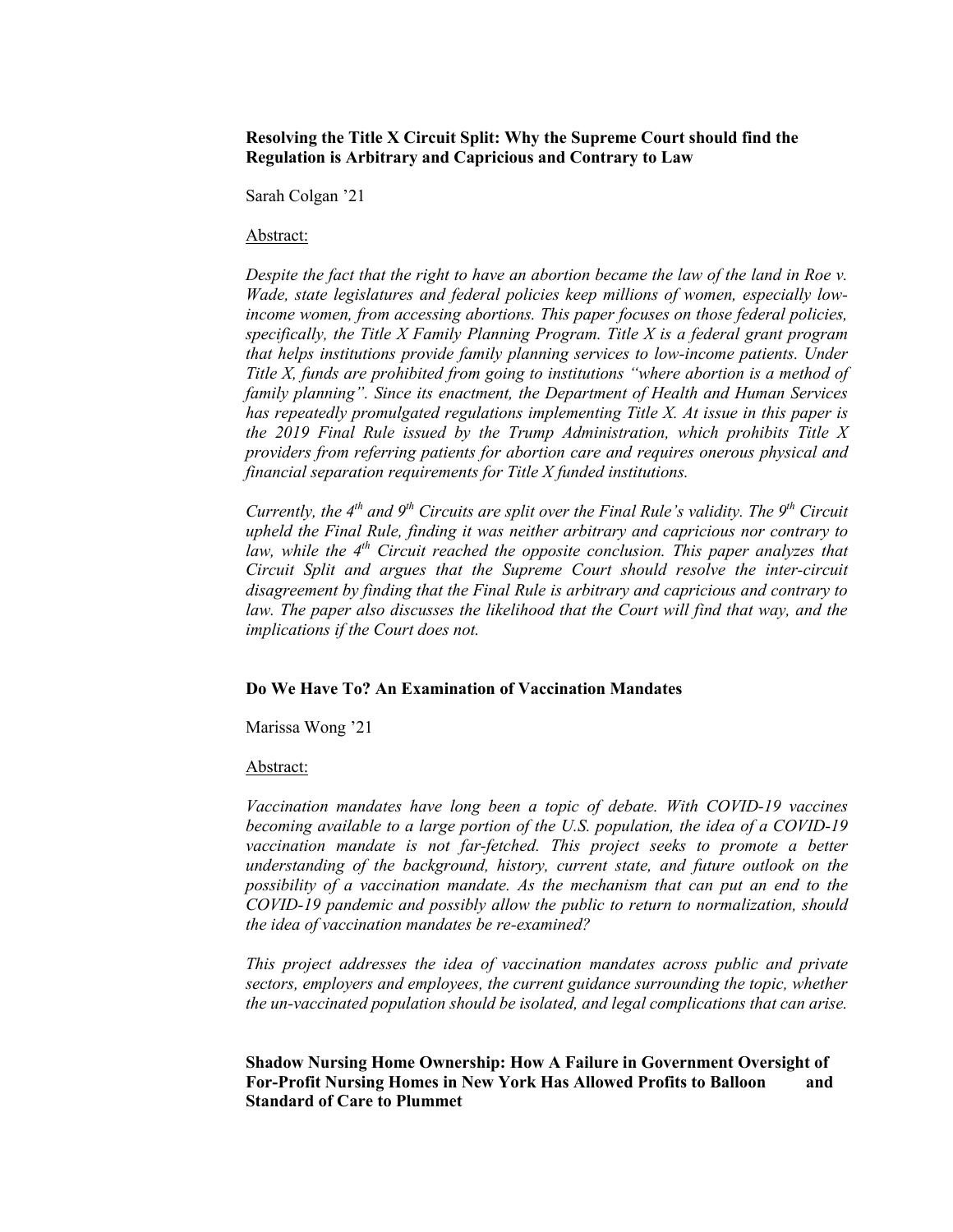#### Marissa Espinoza '23

#### Abstract:

*This paper focuses on the oversight and regulation of for-profit nursing homes in New York State. The paper examines the various state and federal regulations governing nursing homes, a topic that has garnered significant attention following the many issues highlighted during the COVID-19 pandemic. The paper looks at the labyrinth of complex corporate structures that sophisticated for-profit nursing homeowners establish to evade liability and extract maximum profit from the facilities, an issue unique to for-profit nursing homes with an inherent profit motive in their business decisions. For-profit owners siphon profits from facilities, which simultaneously experience a decline in the quality of care afforded to residents. The paper offers several policy proposals, including a mandated minimum percentage of revenue that must be directed toward patient care, safe staffing levels, and stricter restrictions to prevent for-profit owners from directing unregulated amounts of funds to affiliated LLCs for various management and administrative consulting contracts.*

# **Utilizing Citizen Science to Address Legal Remedies in New York City to Reduce Environmental Justice Disparities Regarding Adverse Health Outcomes from Air Pollution**

Sydney Wolchok '22

#### Abstract:

*Environmental Justice concerns are not adequately addressed and mitigated through policy initiatives. Despite recent efforts in legislation, across all levels of government, disparities still exist. Looking specifically at New York City, adverse environmental health impacts are disproportionately experienced in low-income communities and communities of color. Most of the environmental harms and hazards stem from air pollution from vehicle emissions, residual heating oil, and power plant emissions. Why haven't policy initiatives been successful in reducing environmental disparities? Is it the lack of acknowledgment of procedural rights and community members' abilities to participate in the decision-making process or the lack of legal remedies available? This paper and presentation will focus on citizen science and how it can be used as a tool to encourage public participation and pursue legal remedies. Utilizing citizen science in the decision-making process has the potential to highlight disparities that exist in communities most impacted by environmental harms and hazards from air pollution to effect real change.*

### **The Patient Assistance Problem**

Daniel Lichtenauer '22

#### Abstract:

*Patient Assistance Programs offer Medicare beneficiaries the opportunity to take life-*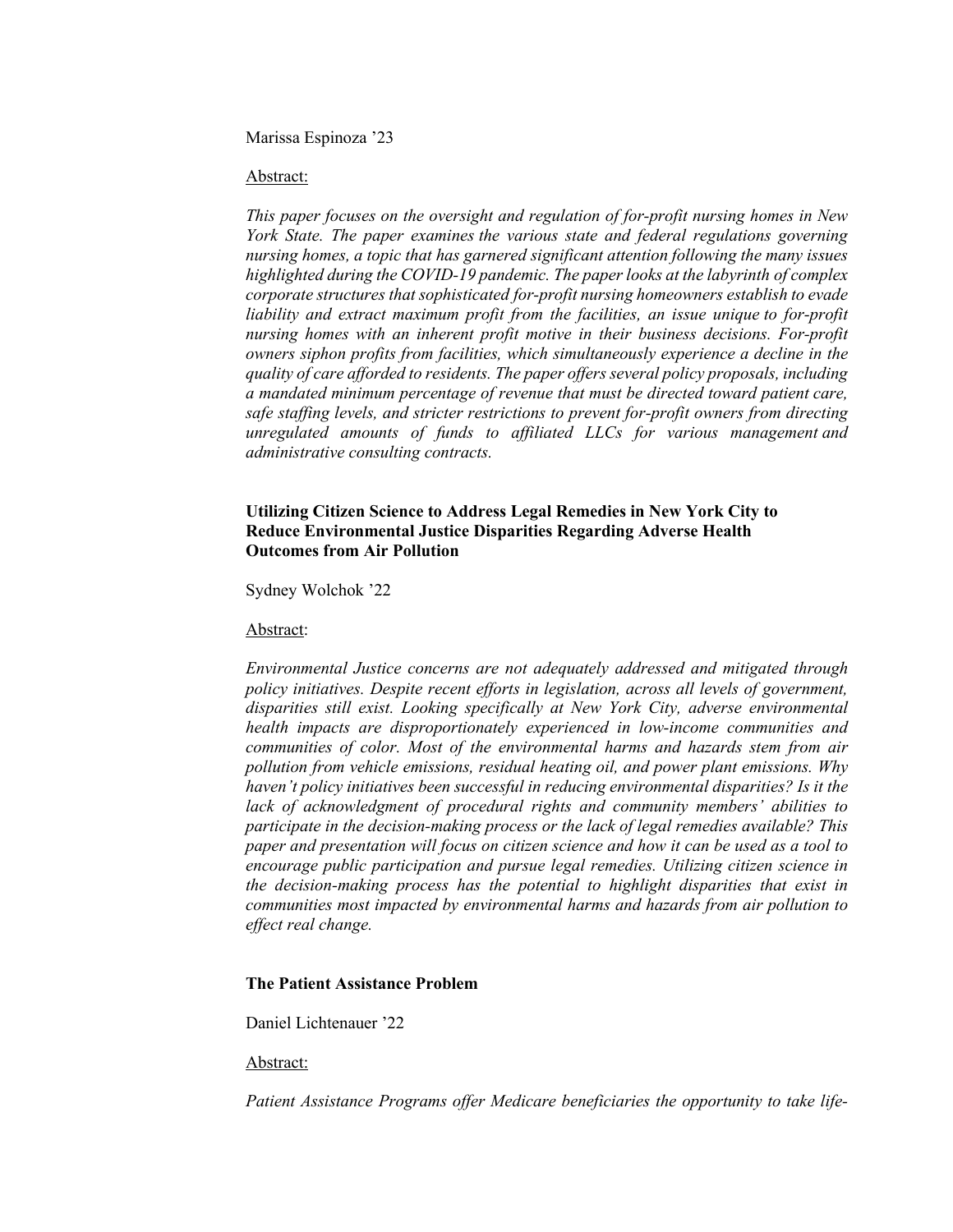*saving drugs they could otherwise not afford. While pharmaceutical donors insist this is their only goal in establishing such programs, the reality is that many of these programs offer a financial windfall for drug makers, helping funnel patients towards new pharmaceuticals with generic alternatives while collecting the drug's market price at the expense of taxpayers. This paper outlines the gaps in coverage experienced by Medicare Part D beneficiaries when they are in need of high-cost medication, examine the role that pharmaceutical companies have come to play in mitigating that cost via Patient Assistance Programs, and explain the failure of DOJ and OIG guidance to prevent litigation surrounding the administration of these programs. The paper further examines legislative proposals to reform Medicare, and why these proposals have failed. Finally, the paper argues for the creation of a central patient assistance fund administered by the Centers for Medicare & Medicaid Services (CMS) to take the place of current PAPs as a target for fair, honest pharmaceutical industry beneficence.*

#### **Projects 2022**

## **Why Public and Private Universities Should Expand Their Medical Exemption Criteria to Include Disability Based Exemptions to the Covid-19 Vaccination Requirement**

Caraline G. Mikkelsen '23

Abstract

*Many public and private institutions including, the top fourteen law schools, have adopted COVID-19 vaccination requirements and exemption policies to return to campus. Even though the Center for Disease Control and Prevention (CDC) allows discretion in terms of the medical exemption policy a public or private institution chooses to adopt, many public and private institutions apply the CDC's contraindication standard, which considers only very narrow physical aversions to the vaccine. As such, this paper examines why the contraindication standard is discriminatory against students with disabilities, particularly those with psychiatric disabilities, and why this stringent application of the contraindication standard by public and private institutions is a violation of the Americans with Disabilities Act (ADA) based on disparate impact and reasonable accommodations grounds.* 

*This paper also addresses defenses to bringing an ADA claim, namely by examining the accommodations already afforded to students with an approved medical exemption such as testing & masking requirements, and that making these same accommodations for students with psychiatric disabilities who are medically unable to take the vaccination, would not pose an undue hardship on the institution, nor a fundamental alternation of the educational service being offered by the institution. In addition, this paper addresses why the direct threat defense for bringing an ADA claim does not apply for students with disabilities in this context. This paper concludes by posing a solution of expanding the medical exemption criteria beyond the contraindication standard in public and private universities to consider disability-based exemptions to the COVID-19 vaccination requirement.*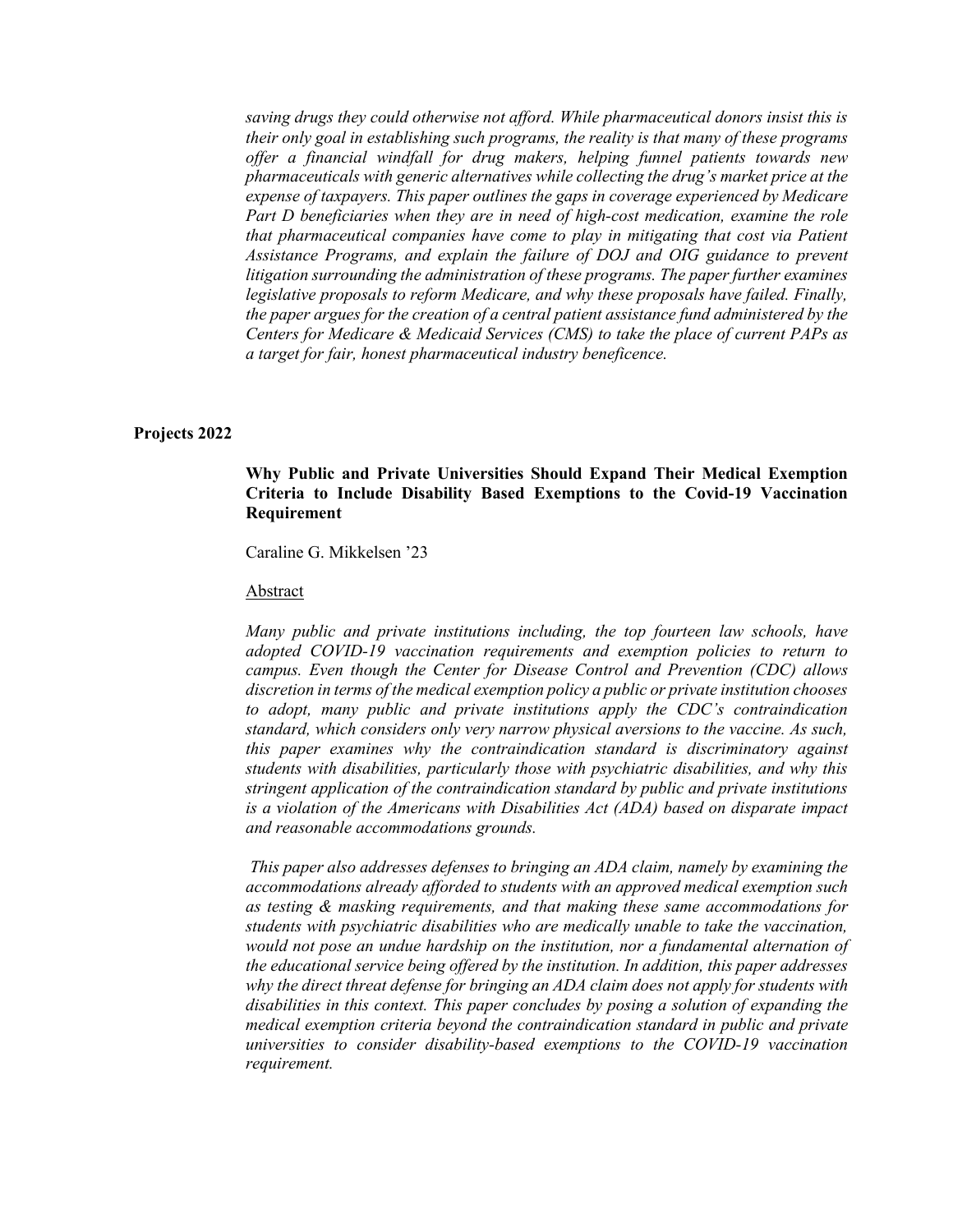### **Towards Action and In Pursuit of Scofflaws: Shifting the Framework of Pandemic Public Health Punishment from Theory to Pragmatism**

Michael L. Cederblom '22

#### Abstract

*The COVID-19 pandemic sparked a debate over whether public health interventions like mask mandates should be implemented and whether public health scofflaws should be punished. The result was a split largely across political lines; "permissive" jurisdictions promoted ideas of individual freedom and condemnation of government-imposed punishment while "restrictive" jurisdictions implemented a range of punishments attached to mask mandates. This political battle became one of stagnant theories and essentially fused considerations of public health and legal punishment. Bracketing political concerns, what philosophical theories fueled this divide? While public health generally employs a utilitarian framework limited by deontic constraints, permissive jurisdictions exuded a purer libertarian deontology and restrictive jurisdictions exhibited a retribution-laced utilitarianism.* 

*Neither are sufficient to guide public health punishment during a pandemic based on their reliance on too pure a theory. Permissive jurisdictions promoted government inaction which is simply in contravention to public health principles during an emergency, and restrictive jurisdictions used overly harsh punishments that threatens equity. What is needed is pragmatic reconciliation: the decision-making framework guiding public health punishment during a pandemic must recognize the exigency of the crisis and shift the balance of values (like emergency medicine) to prioritize population health and equity. Lawmakers utilizing this more grounded approach which draws on foreign example will deliver a more practical public health response that delivers fairer outcomes, protects individual liberties, and reduces overall suffering.*

### **Differences in COVID-19 Regulatory Guidance for Long-Term Care Facilities from State Intellectual and Developmental Disability Agencies**

Shoshana Finkel '23

#### Abstract

*This paper addresses the differences in regulatory guidelines created during the COVID-19 pandemic by state agencies serving people with intellectual and developmental disabilities (I/DD). Since the beginning of the pandemic, much concern has been placed on the spread and severity of cases among vulnerable people in congregate care settings. The Centers for Medicare and Medicaid Services (CMS) issued a mandate in spring 2020 for nursing facilities to report and control COVID-19 cases and deaths among their patient populations. These guidelines, however, did not extend to long-term care facilities for people with intellectual and developmental disabilities, leaving the discretion up to states on how they would regulate infection control for these groups. While this omission of regulation may be telling of the lack of prioritization of care in the American medical system to people with ID/D, some states outperformed others in the breadth of their guidelines created in this time. Earlier studies have done the diligent work of analyzing COVID-19 outcomes among people with intellectual and*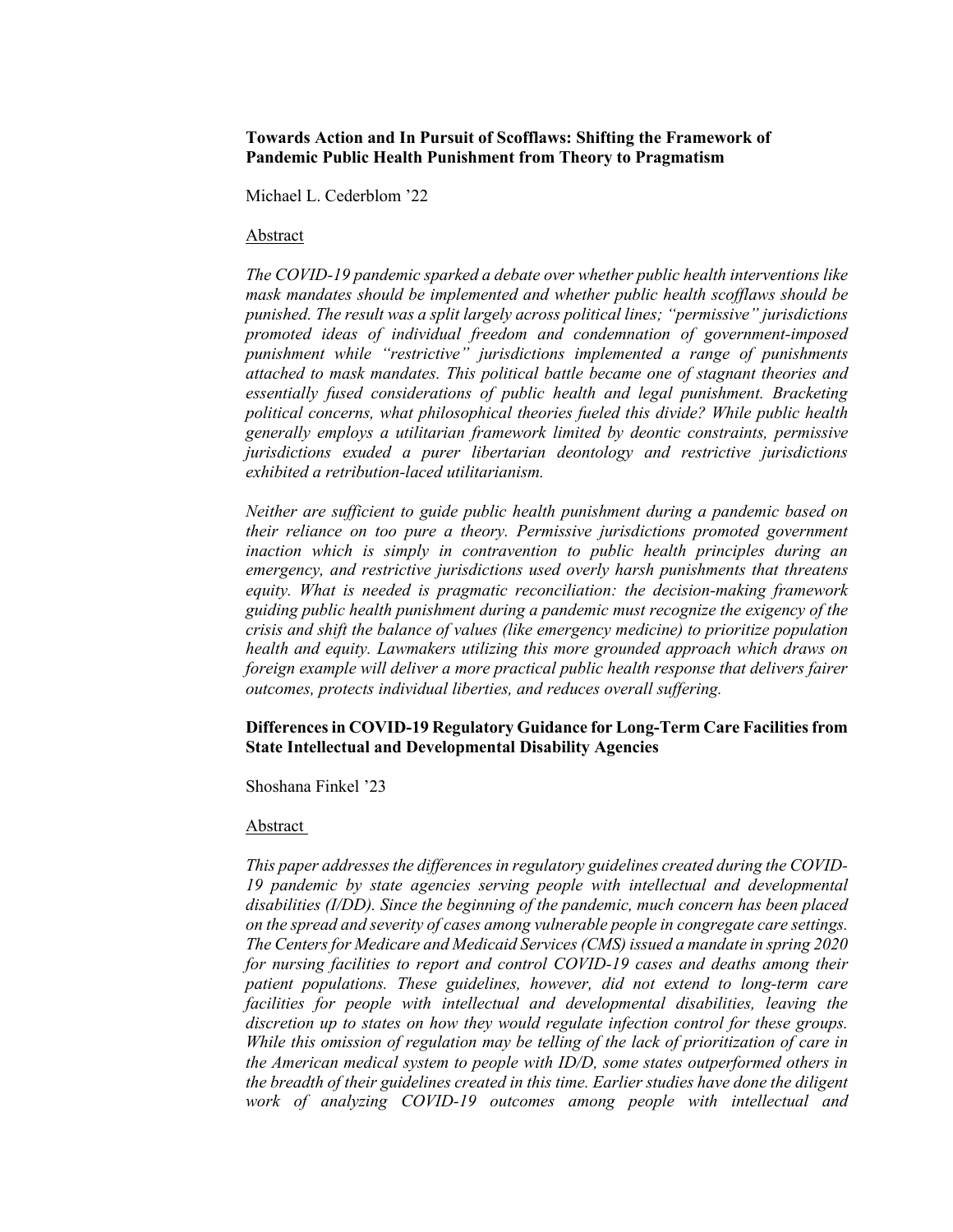*developmental disabilities, both those living in their own homes and those living in residential facilities. These studies have revealed not only disparities in disease infection, outcomes, and deaths between the general population and those with I/DD, but disparities between those in different care settings. This paper seeks to uncover links between the epidemiological data and the varied regulatory guidelines state health and social services departments issued for I/DD service providers.* 

## **Hacking the Data Bias: Policy Recommendations for Improving AI in Healthcare with Data from Underrepresented Groups**

Hasan Tariq '22

# Abstract

*Artificial Intelligence (AI) in healthcare has the potential to transform the healthcare system by enabling more accurate and efficient care. In theory this would solve some of the access, quality and safety problems that currently exist. However, AI in healthcare also presents risks that make it unsafe for some healthcare users. One of those risks is algorithmic bias attributable to datasets that are not representative of a broad spectrum of potential users. Although AI can adapt over time in response to real world data, machine learning AI will not overcome algorithmic bias without data from underrepresented groups. Acquiring data from underrepresented groups raises concerns around informed consent, privacy, and trust. This presentation examines existing policies around AI in healthcare and makes policy recommendations on how to promote the development of AI in Healthcare in ways that improve its accuracy and its potential benefits for minority and majority groups in terms of patient outcomes.*

# **Disabled Students and Higher Education: How Can Law Schools Bridge the Gap**

Leisa Rockelein '23

#### Abstract

*Nearly one in four Americans have a disability, yet only 2.5-3.5% of graduating law students identify as having a disability. Further, the ABA Commission on Disability Rights reported that around 6.87% of its members identified as having a disability and that 3.4% of law students were granted accommodations. All law schools must comply under Title III of the Americans with Disabilities Act, which prevents discrimination based on students' disability status, and Section 504 of the Rehabilitation Act of 1973, which grants students reasonable accommodations for their disabilities. Aside from these two laws, the process disabled students are faced with vary greatly from one law school to another. While almost all disabled law students will experience a process for being granted accommodations, some are significantly more cumbersome and less accommodating than others.*

*While student access to disability testing and diagnosis is imperative, this paper will focus on how law schools and the ABA can better meet disabled students' needs, with a focus on the process of receiving and implementing accommodations. Many students*